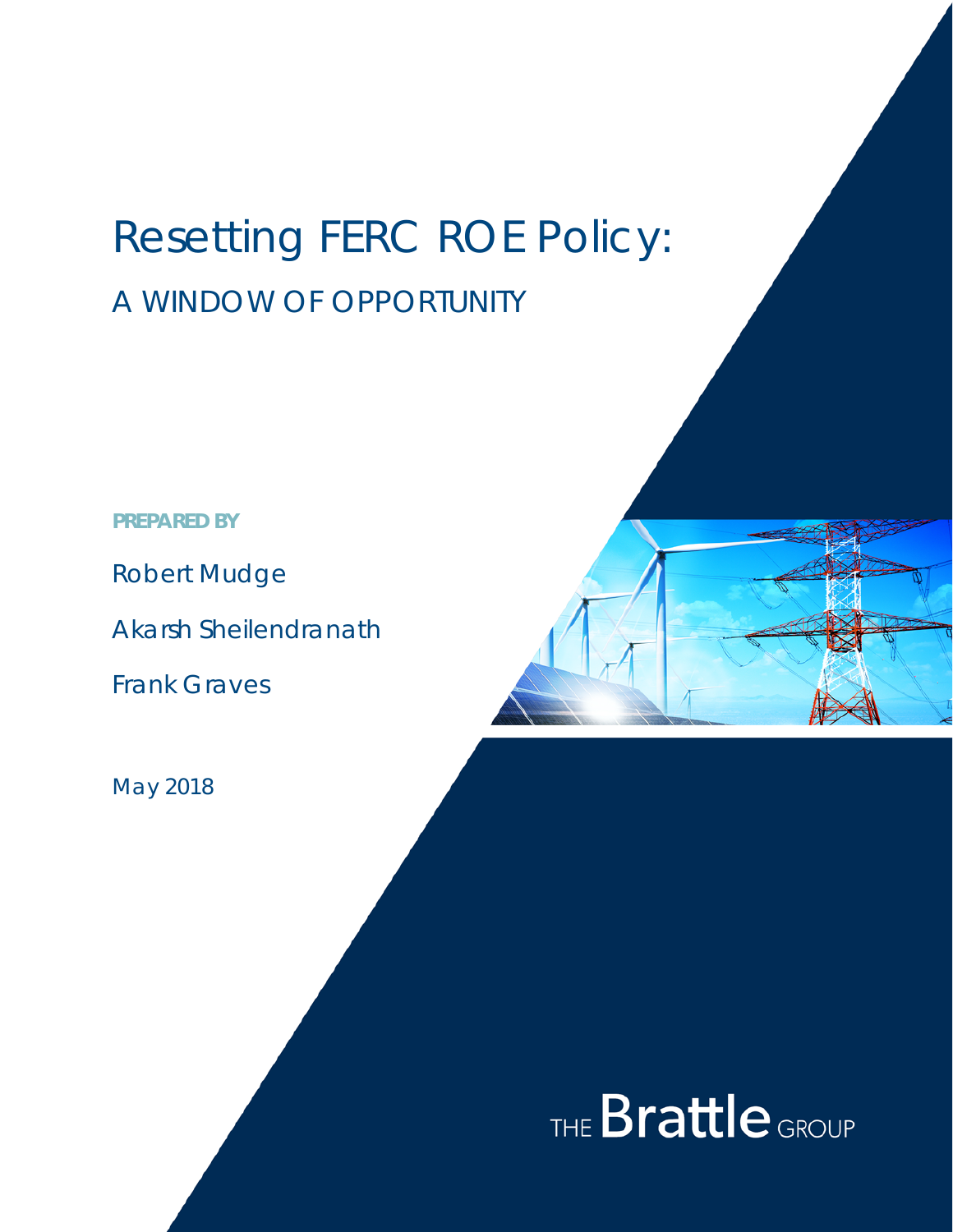## **Notice**

**–––––**

The views expressed in this whitepaper are strictly those of the authors and do not necessarily state or reflect the views of The Brattle Group, Inc. or its clients. Any recipient of this whitepaper, whether in electronic, hard copy, visual or oral form, proposing to engage in commercial activity or make commercial decisions in relation to energy markets and/or energy prices anywhere in the world should apply dedicated, specialist analysis to the specific legal and business challenges spanning the activities/decisions in question. This whitepaper is not, and should not be considered as a substitute for, such analysis.

We are grateful for the valuable contributions of Bente Villadsen and Michael Vilbert.

Copyright © 2018 The Brattle Group, Inc.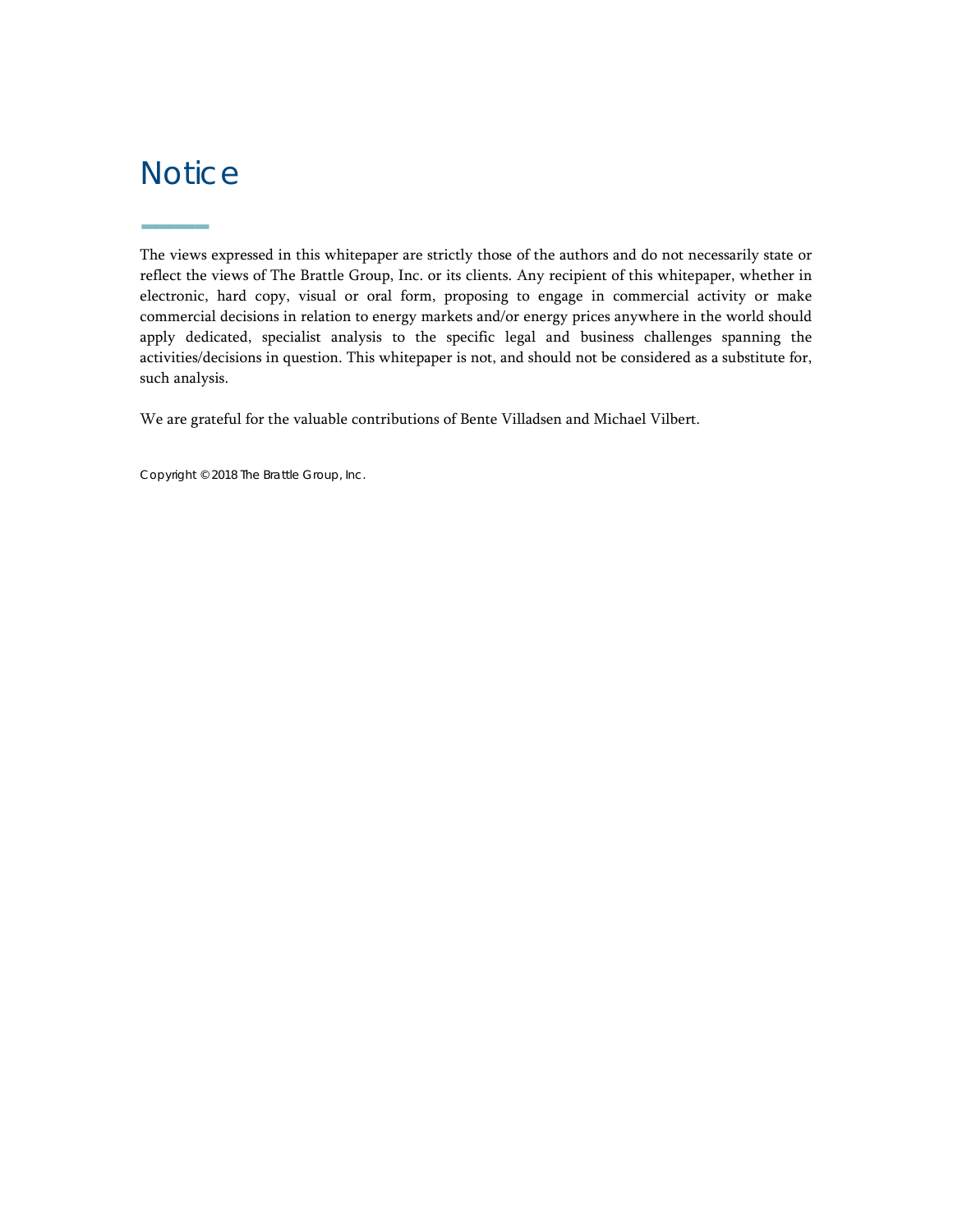## I. Introduction

**–––––**

 $\overline{a}$ 

A year ago, in April 2017, the D.C. Circuit Court of Appeals remanded and vacated the U.S. Federal Energy Regulatory Commission's (FERC) return on equity (ROE) policy for electric transmission in *Emera Me. v. FERC*, 854 F.3d 9, 17 (*Emera*). The decision was significant for its potential impact on electric transmission rates and investor incentives, as well as potential relevance to oil and gas pipelines also regulated by FERC. It was noteworthy in not favoring of any particular stakeholders, at least in the long run. Rather than suggesting any potential resolution, the Court instead determined that FERC had departed from evidentiary standards mandated by Section 206 of the Federal Power Act (FPA).<sup>[1](#page-2-0)</sup> Still, the unanimous decision upended FERC's existing policy articulated in FERC Opinion No. 531.<sup>[2](#page-2-1)</sup> This left uncertainty both about the "default" policies properly applicable to near-term cases as well as long-term protocols.

Understandably, as the FERC only achieved a quorum toward the end of 2017, attention has focused on stop-gap solutions in the absence of Opinion 531. Meanwhile, there is not yet an announced proceeding addressing the long term. The time is ripe to consider what a new longterm policy should look like. Mere tweaks to the old policy are not unlikely to satisfy stakeholders, nor, more importantly, be responsive to the evolving needs for sophisticated risk analysis and consideration of equitable ROEs for transmission or oil and gas pipelines.

Inevitably, FERC will have to formulate a policy that addresses the specific deficiencies noted in Emera. It will also be important to reestablish guidelines for stakeholders, who in the policy vacuum are making their own interpretations of judicial intent and past FERC policy, resulting in increasingly divergent ROE claims. Industry groups like the Edison Electric Institute (EEI) have weighed in on augmenting FERC's two-step discounted cash flow (DCF) methodology, arguing among other things that it has systematically understated the cost of capital determined by alternative means.[3](#page-2-2) By contrast, others have argued that in Opinion 531 "the Commission has

<span id="page-2-0"></span><sup>&</sup>lt;sup>1</sup> Intervenors and FERC itself may challenge existing rates under FPA Section 206, with the burden of showing both that the existing rates are unjust and unreasonable and that proposed new rates are just and reasonable.

<span id="page-2-1"></span><sup>&</sup>lt;sup>2</sup> Opinion No. 531, *Coakley v. Bangor Hydro-Elec. Co.*, 147 F.E.R.C. [61,234 (2014).

<span id="page-2-2"></span><sup>&</sup>lt;sup>3</sup> "Transmission Investment: Revisiting the Federal Energy Regulatory Commission's Two-Step DCF Methodology for Calculating Allowed Returns on Equity," Edison Electric Institute, December 2017.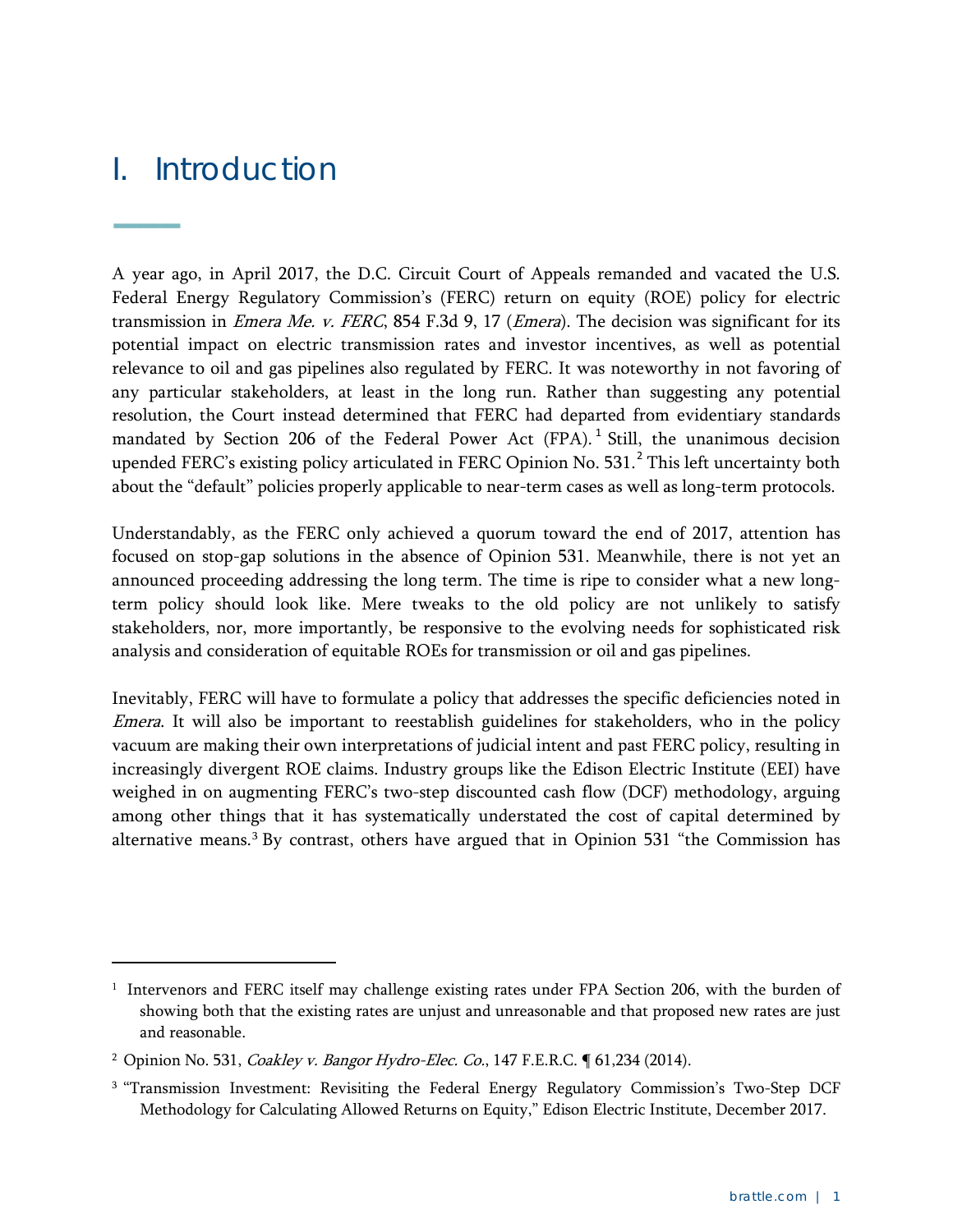created an undefined exception to the presumptive validity of the DCF methodology for 'anomalous' market conditions."[4](#page-3-0)

However, the commentary to date has underplayed an opportunity to address changing business risk: transmission owners are simultaneously facing 1) new pressures to invest and 2) heterogeneous demand patterns that could impair (or potentially strand) assets in the long term. Emera provides an opportunity to address ROE-related issues that have not been raised in either recent FERC policy statements or the decision itself. While FERC has allowed ROE adders since Order 679 in 2006 to meet *growing demand* for transmission infrastructure, it may now be that new and intensified risks justify ROE adders or other mitigants. A corollary may be that cost of capital proceedings must inevitably be accompanied by company risk analysis in the foreseeable future. This paper explores these issues in the context of FERC precedent and recent events.

## II. Background

**–––––**

### A. FERC PRECEDENT

For many years, FERC has set base ROEs for electric transmission and gas pipelines by estimating returns required by investors for a defined portfolio of comparable companies (or the "proxy group"). The proxy group has been defined as publicly-traded electric utilities with credit ratings close to the subject company and without factors that might tend to affect the stock price temporarily (i.e., recent dividend cuts or merger activity).<sup>[5](#page-3-1)</sup> Once ROEs have been estimated for the proxy group, FERC has applied "tests of reasonableness and economic logic" to exclude low-end outliers.<sup>[6](#page-3-2)</sup> At the other end of the spectrum, starting in 2004, the proxy group was further narrowed to exclude "high-end outliers" defined as those with estimated earnings growth higher than 13.3% or resulting ROE estimates higher than 17.7%.

To estimate ROEs, FERC practice prior to Opinion 531 had long been to rely on the so-called "one-step" DCF methodology. "One-step" referred to the practice of basing the DCF calculation solely on near-term estimates of dividend growth, assumed to apply indefinitely into the future.<sup>[7](#page-3-3)</sup> On this basis, FERC would establish a range of ROEs, or "zone of reasonableness," derived from

<span id="page-3-0"></span><sup>4</sup> "Developments in FERC Policy for Determining Return on Equity," Andrea I. Sarmentero Garzón and Gerit F. Hull. Energy Law Journal, Volume 38:375, November 16, 2017.

<span id="page-3-1"></span><sup>5</sup> Opinion 531, Section VI(B).

<span id="page-3-2"></span> $6$  Id.

<span id="page-3-3"></span><sup>7</sup> The FERC would moderate near-term growth estimates using a "sustainable growth formula" based on expectations for the retention of book earnings plus accretion of equity value.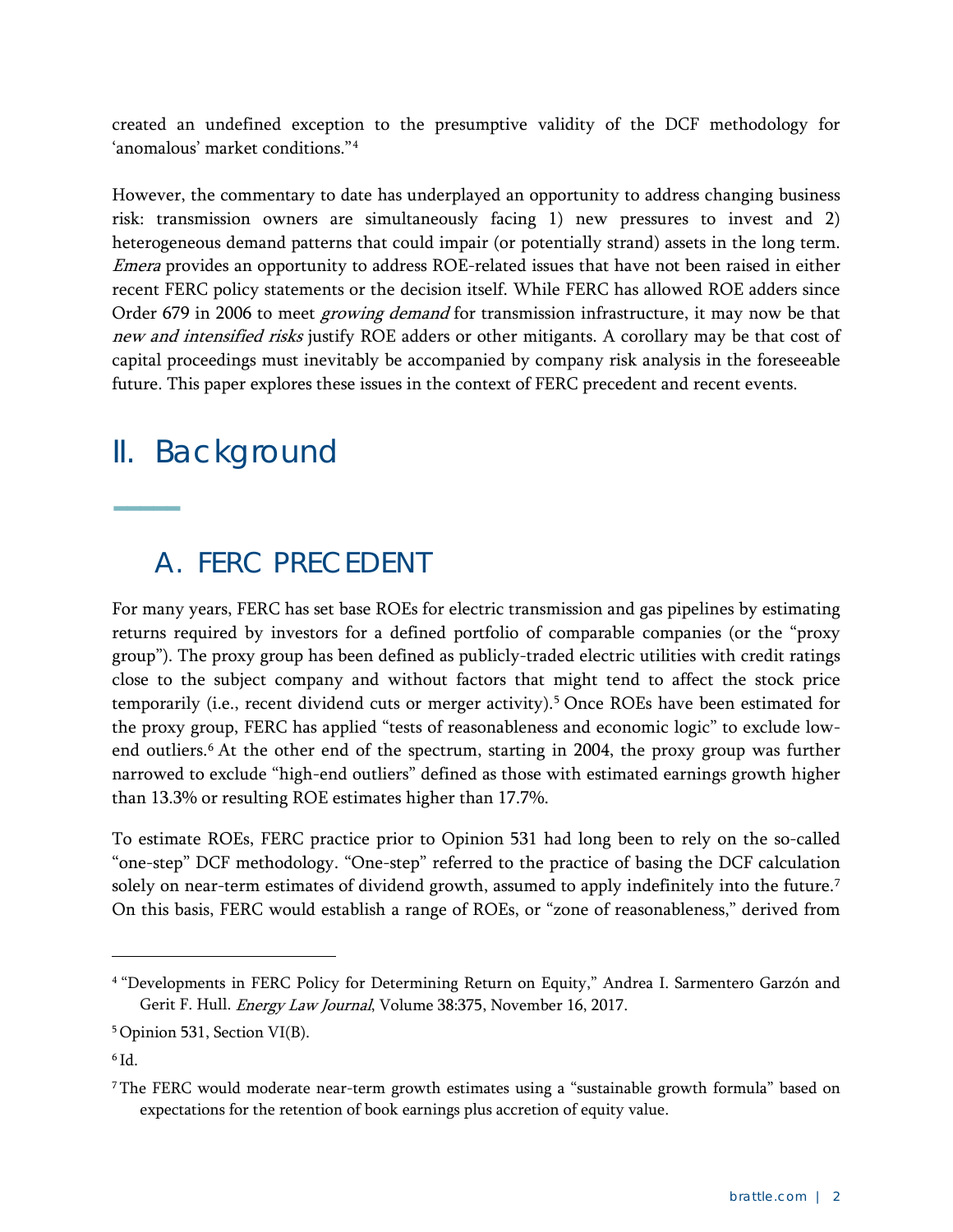the equity returns measured for the proxy group as described earlier. Then, from within the zone, an allowed base ROE would be determined, customarily the midpoint (for a group of companies) or median (for a single company).

In order to seek departures from this practice, applicants were required to establish the existence of factors that cast doubt on a mechanical application of the DCF methodology, such as anomalous conditions in the capital markets. Estimation methodologies other than DCF, such as the Capital Asset Pricing Model (CAPM), risk premium, and comparable earnings methods, were generally excluded from the analysis and were used only to refine the allowed ROE within the zone of reasonableness.

Separately, FERC has accommodated adders to base ROE for transmission projects that enhance reliability or reduce congestion, or to motivate membership in RTOs, pursuant to Order 679 in 2006.<sup>[8](#page-4-0)</sup> These were not sized in relation to any formal measures of risk. Rather they were a development incentive.

## B. OPINION NO. 531

 $\overline{a}$ 

FERC Opinion 531 in June 2014 and related Opinions 531-A in October 2014 and 531-B in March 2015 were responsive to a Section 206 claim by Massachusetts Attorney General Martha Coakley on behalf of transmission customers in New England.[9](#page-4-1) More importantly, however, the orders effectively set policy for determining allowed ROEs for electric transmission in other cases and beyond New England.

The centerpiece of Opinion 531 was to replace the one-step DCF described above with a "twostep" methodology. This was intended to acknowledge that near-term estimates of dividend growth should not be assumed to persist indefinitely, but, more realistically, could be expected to converge over time to growth in the economy generally. It also recognized that the two-step DCF methodology was already FERC policy for oil and gas pipelines, in the form of a blended dividend growth rate consisting two-thirds of near-term growth rates and one-third of forecast growth in Gross Domestic Product (GDP). Accordingly, this formulation was mandated for electric transmission.

Implementation of the two-step DCF methodology tended to narrow the range of ROEs from the proxy group, because the proxy companies were deemed to all share the same long-term growth rate. Additionally, since near-term earnings growth estimates have historically exceeded forecast GDP growth, the two-step DCF tended to produce a lower zone of reasonableness for any given

<span id="page-4-0"></span><sup>8</sup> Order 679 came in response to FPA Section 219, which was added as part of the Energy Policy Act of 2005 to authorize rate adders to motivate investment in electric transmission.

<span id="page-4-1"></span><sup>9</sup> Martha Coakley, Massachusetts Attorney General, et al. v. Bangor Hydro-Electric Company, et al., the New England Transmission Owners, or "NETOs" (Docket No. EL11-66-001).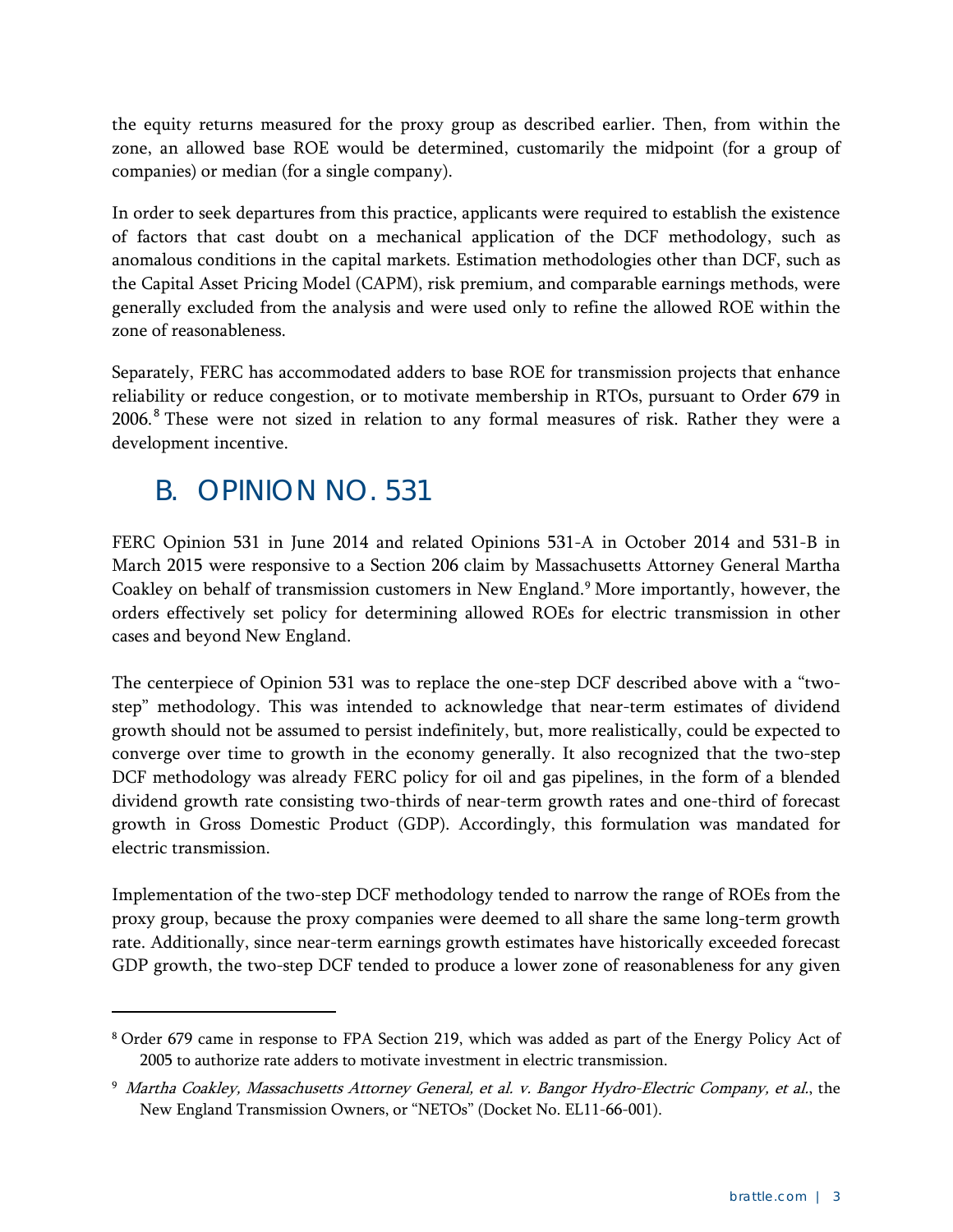proxy group than the one-step DCF. In recognition of these effects, Opinion 531 dispensed with the high-end outlier test described above, which was based upon a belief that high earnings growth rates were not sustainable in the long term. Reliance on a forecast of long-term GDP growth helped to remove the concern that long-term growth rates were unsustainable, though it implicitly also assumed that long-term opportunities were equivalent for all transmission companies.[10](#page-5-0)

Separately, FERC found it reasonable in the circumstances of the time to depart from a mechanistic application of the DCF. This was based on acknowledging the "model risk" inherent in applying the DCF under "anomalous" capital market conditions, namely the historically low interest rate environment that had existed since the financial crisis. Accordingly, Opinion 531 called for setting the allowed ROE halfway between the midpoint of the zone of reasonableness and the top of the zone.

Opinion 531 established a zone of reasonableness as the range from 7.03% to 11.74%. The allowed ROE was set at 10.57%, the midpoint of the upper half of this zone. Importantly, the ROE previously established by Opinion 489 in 2006, 11.14%, remained in the zone of reasonableness, but somewhat paradoxically it was no longer deemed just and reasonable because it exceeded 10.57%.

## C. THE *EMERA* DECISION

 $\overline{a}$ 

In a sense, the Circuit Court remand and vacatur of Opinion 531 could be viewed as quite narrow and technical, without broad implications for future FERC policy. The context was the particular Section 206 proceeding brought by *Coakley et. al.*, as opposed to a more broadly-applicable ROE determination under Section 205. Section 206 mandates a "dual burden" of showing in the first instance 1) that the existing rates are not just and reasonable, and 2) contingent upon the first showing, that the proposed alternative rates are in fact reasonable.

As discussed further below, the Court held that FERC had failed to show that 11.14% was not just and reasonable independent of (and as a condition precedent to) its recommendation of 10.57%, nor had it established a "rational connection" between its recommendation and the evidence brought to bear. In other words, if the currently allowed ROE remained within the range of reasonableness, why was it not "just and reasonable?"

<span id="page-5-0"></span><sup>&</sup>lt;sup>10</sup> This policy also implicitly assumed that all transmission companies are equally sensitive to the overall growth of the economy. In fact, as discussed further, much of the planned expansion for the next decade has very little connection to foreseen economic growth, but instead responds largely to aging infrastructure, resiliency considerations, and new sources of generation (including distributed energy resources).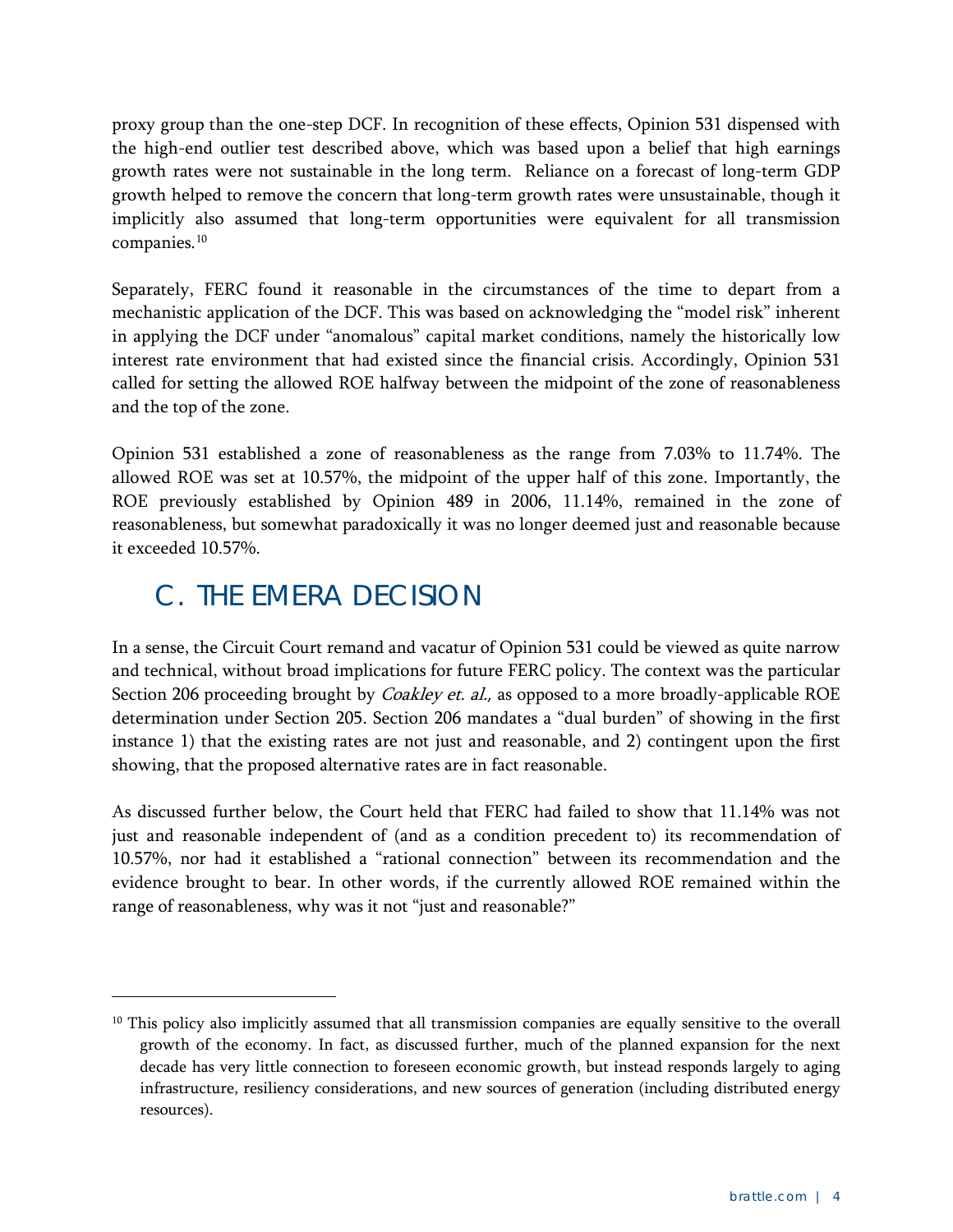However, beyond these technical questions and as a practical matter under a new commission, the *Emera* decisions opens the way for a comprehensive recasting of FERC ROE policy, which we believe is appropriate in light of the more complex financial and energy market conditions facing transmission owners now and in the future.

## D. DIVERGING STAKEHOLDER CLAIMS

For most of the year after April 2017, FERC was without a quorum of commissioners, and hence unable to process routine approvals, much less respond to the *Emera* decision. This has left stakeholders to make their own interpretation of judicial intent and past FERC policy. There have been four ongoing transmission rate proceedings affecting the New England Transmission Owners (NETOs), and some in other regions, in which stakeholders have invoked the *Emera* decision to support their claims. [11](#page-6-0) Somewhat awkwardly, the parties have resorted to both claiming consistency with Opinion 531 and dissenting from it, as suit the issues at hand.

Transmission owners have argued for reinstituting the base ROE that applied before Opinion 531, or 11.14%, reasoning that with the Court vacatur of Opinion 531, the applicable rate should devolve back to the pre-531 *status quo*.<sup>12</sup> While FERC rejected this request on October 6, 2017, this was more on administrative than substantive grounds pending FERC's eventual order on remand. Thus the question of what is the "existing ROE" remains open, as well as how it should be evaluated under a new policy.

Meanwhile, in the series of Section 206 challenges that have followed in the footsteps of Coakley, transmission customers, advocates thereof, and FERC Trial Staff (collectively the "Section 206 Claimants") have mounted challenges to Opinion 531 for their own purposes, again invoking Emera. Most conspicuously, the Section 206 Claimants have dissented from FERC's recognition of anomalous capital market conditions (and, accordingly, dismissed any need to review alternative benchmarks to DCF):

"At some point, the term anomalous is no longer an appropriate label for this new equilibrium. That point is now. It is arbitrary and capricious to set base ROEs on the expectation by some – continually wrong since 2009 – that capital market conditions are on the cusp of dramatic or swift change."[13](#page-6-2), [14](#page-6-3)

<span id="page-6-3"></span><span id="page-6-0"></span><sup>&</sup>lt;sup>11</sup> These have been referred to as Complaints  $I – IV$ . In addition to Coakley, they are *ENE (Environment*) Northeast), et al. v. Bangor Hydro-Electric Company, et al. (Docket No. EL13-33-000), Attorney General of the Commonwealth of Massachusetts, et al. v. Bangor Hydro-Electric Company, et al. (Docket No. EL14-86-000), and Belmont Municipal Light Department, et al. v. Central Maine Power Company, et al. (Docket No. EL16-64-000).

<span id="page-6-1"></span><sup>&</sup>lt;sup>12</sup> NETOs Amended Compliance Filing, Docket Nos. ER15-414-002 and EL11-66-004, June 5, 2017.

<span id="page-6-2"></span><sup>&</sup>lt;sup>13</sup> Initial Brief of Commission Trial Staff, Docket No. EL16-64-002, January 19, 2018. Page 30.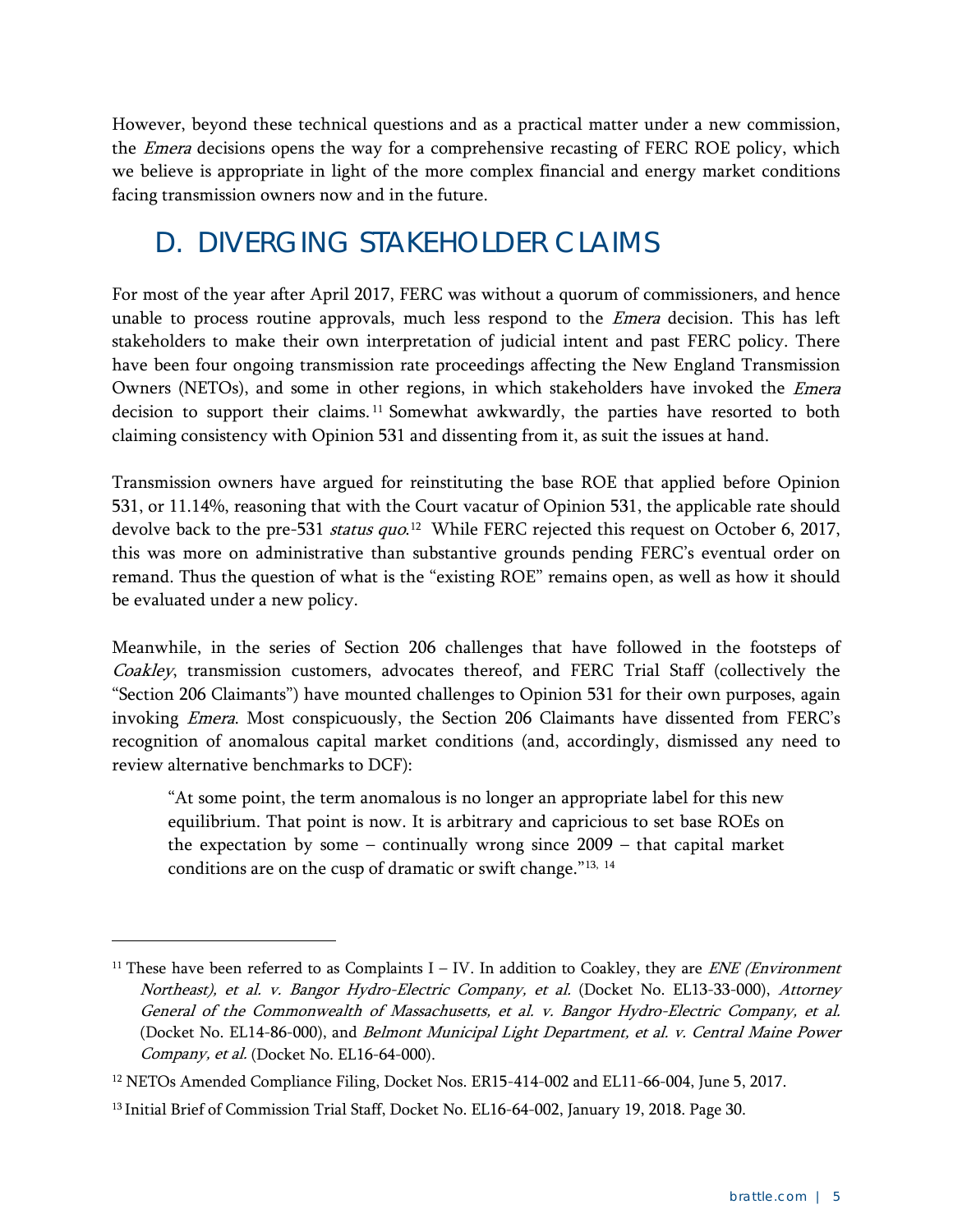The NETOs argue that anomalous conditions persist today, pointing out that interest rates remain well below historic averages and that "U.S. and global interest rates and financial markets remain subject to powerful and unprecedented monetary policy actions by the Federal Reserve Bank and other global central banks."[15](#page-7-0)

Perhaps unsurprisingly, claims have diverged significantly further from the *status quo* than in the past, as shown in Table 1. A comparison between the relative positions of Trial Staff in Coakley—which challenged an ROE of long vintage that straddled the financial crisis—and in Complaint IV (Belmont Municipal Light Department vs. Central Maine Power), is instructive. Even though *Belmont* was challenging the more recent ROE determined by Opinion 531, in relatively similar economic conditions, Trial Staff departed from the previously approved ROE by seeking a reduction of 285 basis points, nearly double the reduction of 148 basis points sought in Coakley.<sup>[16](#page-7-1)</sup>

|                                       | <b>Martha Coakley, Massachusetts Attorney</b><br>General, et al. v. Bangor Hydro-Electric<br>Company, et al.<br>Docket No. EL11-66-001 |                   |                    | <b>Belmont Municipal Light Department, et</b><br>al. v. Central Maine Power Company, et<br>al. |            |              |
|---------------------------------------|----------------------------------------------------------------------------------------------------------------------------------------|-------------------|--------------------|------------------------------------------------------------------------------------------------|------------|--------------|
|                                       |                                                                                                                                        |                   |                    |                                                                                                |            |              |
|                                       |                                                                                                                                        |                   |                    |                                                                                                |            |              |
|                                       |                                                                                                                                        |                   |                    | Docket No. EL16-64-000                                                                         |            |              |
|                                       | 2006                                                                                                                                   | <b>Difference</b> | 2013               | 2014                                                                                           | Difference | 2017         |
|                                       | Opinion 489                                                                                                                            |                   | <b>Trial Staff</b> | Opinion 531                                                                                    |            | Trial Staff* |
|                                       |                                                                                                                                        |                   |                    |                                                                                                |            |              |
|                                       |                                                                                                                                        |                   |                    |                                                                                                |            |              |
| High                                  | 13.10%                                                                                                                                 | $-0.59%$          | 12.51%             | 11.74%                                                                                         | $-2.34%$   | 9.40%        |
| <b>Adjusted for Market Conditions</b> | 11.14%                                                                                                                                 |                   |                    | 10.57%                                                                                         |            |              |
| Midpoint                              | 10.40%                                                                                                                                 | $-0.74%$          | 9.66%              | 9.39%                                                                                          | $-1.67%$   | 7.72%        |
| Low                                   | 7.30%                                                                                                                                  | $-0.48%$          | 6.82%              | 7.03%                                                                                          | $-0.99\%$  | 6.04%        |
|                                       |                                                                                                                                        |                   |                    |                                                                                                |            |              |
| Recommended                           | 11.14%                                                                                                                                 | $-1.48%$          | 9.66%              | 10.57%                                                                                         | $-2.85%$   | 7.72%        |
|                                       |                                                                                                                                        |                   |                    |                                                                                                |            |              |

#### **Table 1: ROE Claims in Coakley and Belmont Cases**

\* Later amended upward for adjustments to proxy group outliers.

Source: FERC filings

- <span id="page-7-0"></span><sup>15</sup> Initial Brief of the New England Transmission Owners, Docket No. EL16-64-002, January 19, 2018. Page 22.
- <span id="page-7-1"></span><sup>16</sup> In March 2018, a FERC administrative law judge issued an initial decision in *Belmont*, finding that the currently filed base ROE of 10.57% is "not unjust and unreasonable." The decision was predicated principally on matters relating to assembling an appropriate proxy group.

Continued from previous page

<sup>&</sup>lt;sup>14</sup> Claimants have also defined proxy group criteria in a manner that, relative to precedent, reduces sample sizes, eases the screen on low-end outliers, and omits purported high-end outliers. In the latter case, claimants have sought to roll back the reasoning relied upon in Opinion 531 that a two-step DCF model removed the need to cap admissible growth rates or ROEs from sample data.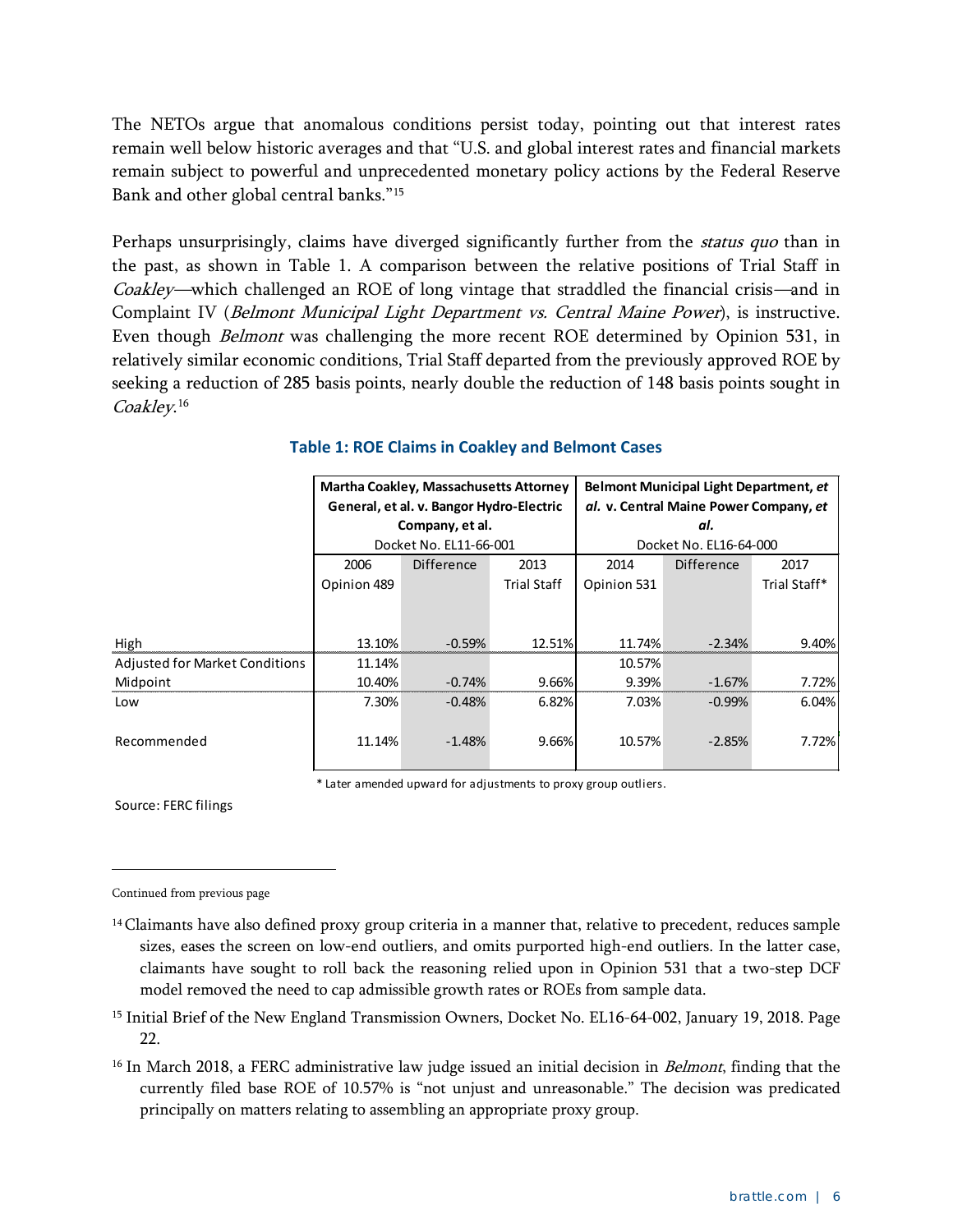## III. What a New Policy Must Address

A variety of factors have led to the divergence shown above and form key points of focus for a new FERC order on remand. These can be viewed through the lens of addressing "model risk" and associated technical debates, as discussed below. However, the greater opportunity may be to consider fundamental changes in the transmission business environment and how to address them.

## A. ARE ANOMALOUS MARKET CONDITIONS THE ONLY DRIVER OF MODEL RISK?

The Commission has recognized the hazards of "model risk" in producing distorted outcomes. Opinion 531 reflected the definition of model risk set forth by the NETOs: "the risk that a theoretical model that is used to value real-world transactions fails to predict or represent the real phenomenon that is being modeled."[17](#page-8-0) An implication of model risk is that model results should not be automatically adopted, but rather subjected to adjustment based on reasoned judgment.

Capital markets have departed from historic norms since the financial crisis of 2008-2009. This is most clearly seen in yields on government bonds. For instance, the historical average of annual yields on long-term government bonds was 5.23% from 1926 to 2010, but the long-term government bond yield stood at just 2.72% in 2016. [18](#page-8-1) This has been, in part, the result of a deliberate policy by the Fed to lower bond yields in an effort to induce investors to move to riskier assets such as stocks, and thus a departure from equilibrium conditions. While current Federal Reserve policy is to let interest rates gradually rise, this goal is frustrated by negative interest rates in much of the rest of the world.

Under these conditions, asset pricing models heavily reliant upon currently measured stock prices such as the DCF methodology may break down. Among other things, the DCF methodology assumes that stock prices and expected cash flows are linked by a discount rate reflecting perceived risk. However, all else equal, abnormally low interest rates drive demand for equities and drive stock prices up (per the Fed's intent), and thus returns measured via the DCF analysis down. This masks the risk/reward relationship that would obtain in equilibrium conditions. While it may be a valid short run description of investor tastes, it is not likely a

 $\overline{a}$ 

**–––––**

<span id="page-8-0"></span><sup>17</sup> Opinion 531. Page 69.

<span id="page-8-1"></span><sup>&</sup>lt;sup>18</sup> See Duff & Phelps's Ibbotson Stocks, Bonds, Bills, and Inflation (SBBI) 2017 Valuation Yearbook at 2-9.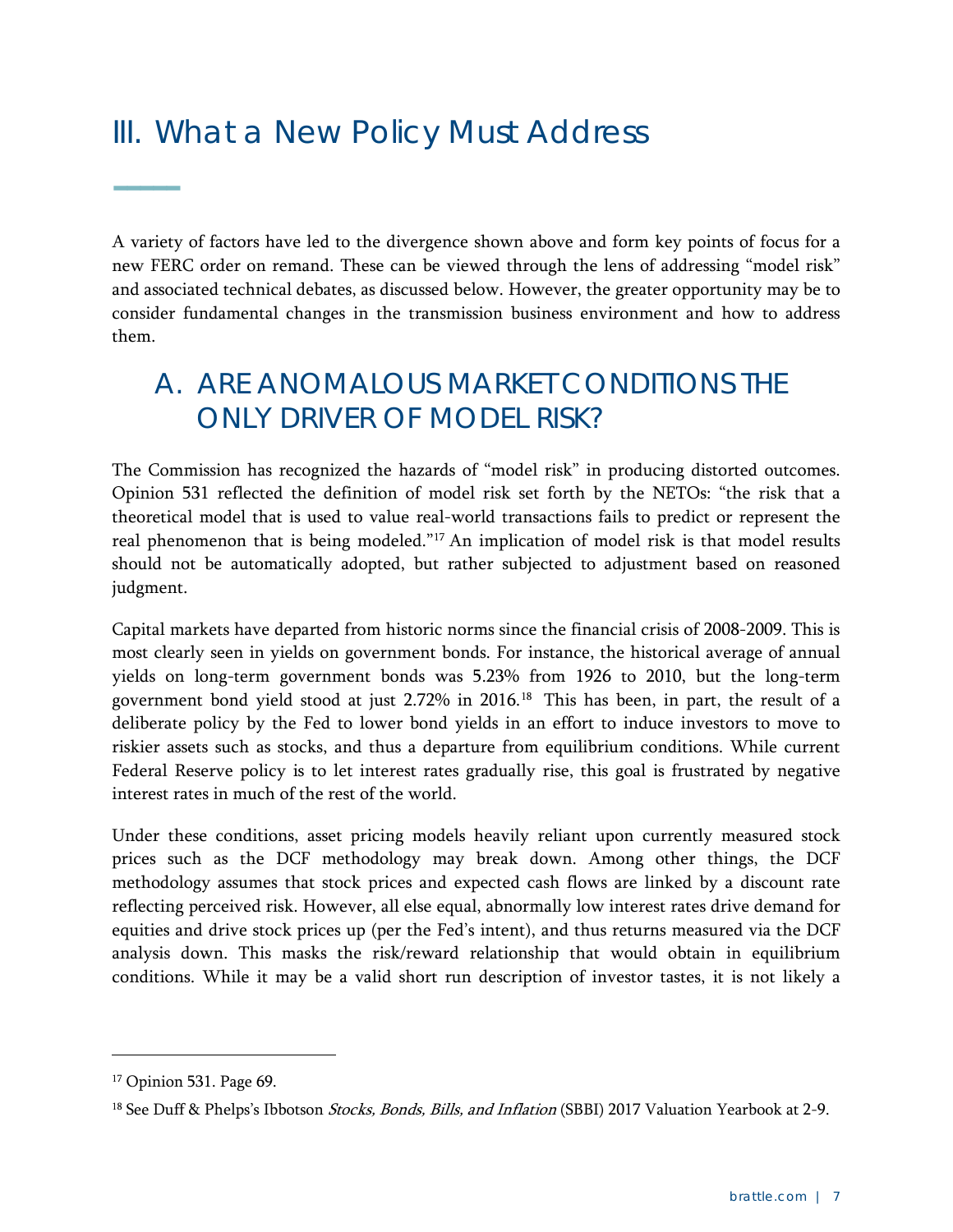sufficient measure of risk and return needed to attract or sustain long-term investments in critical infrastructure.

As indicated above, recent debate continues to center on the empirical question of whether anomalous capital markets conditions continue to prevail. The Section 206 Claimants side step the more general question of model risk:

"Even if one assumes that the DCF model is subject to the same level of model risk as other methods, with that even playing field all the reasons the Commission had previously to prefer the DCF method over the alternate methods still exist in this stable environment." (emphasis added)<sup>[19](#page-9-0)</sup>

By contrast, the NETOs have argued for a more holistic view:

"[The Section 206 claimants] ask that the Presiding Judge mechanically apply the DCF model in the absence of a finding of anomalous capital market conditions. But because 'there is no failsafe method to estimate investors' required cost of equity, approaches other than the DCF model have earned widespread acceptance with investment and finance professionals, as well as regulatory agencies throughout the United States.'" NET-02700 at 26:5-8.[20](#page-9-1)

While clearly important, we would argue that anomalous financial market conditions are not the only facet of model risk to consider. As we discuss in greater detail later in this paper, it is apparent that the risk characteristics of the regulated wholesale services to markets the FERC oversees are becoming more extreme, heterogeneous, and uncertain. These complex conditions make it less plausible that a broadly applied, one-method risk-measurement approach will suffice. For example, a wider diversity of business risks may mean that the profile of any one company is less and less captured by the characteristics of proxy groups. Also, in a regulated setting, risks will be asymmetric, or one-sided, and hence not reflected in standard cost of capital metrics.

## B. CHANGES IN THE TRANSMISSION BUSINESS ENVIRONMENT

Until recent years, regulated electric transmission companies generally operated in a more predictable environment than today. Load growth was steady, and transmission was added primarily to reliably transmit electricity from large fossil generators to load centers. Transmission cost was generally a low portion of delivered supply cost, utilization factors were high and

<span id="page-9-0"></span><sup>&</sup>lt;sup>19</sup> Initial Brief of Commission Trial Staff, Docket No. EL16-64-002, January 19, 2018. Page 7.

<span id="page-9-1"></span><sup>20</sup> Initial Brief of the New England Transmission Owners, Docket No. EL16-64-002, January 19, 2018. Page 10.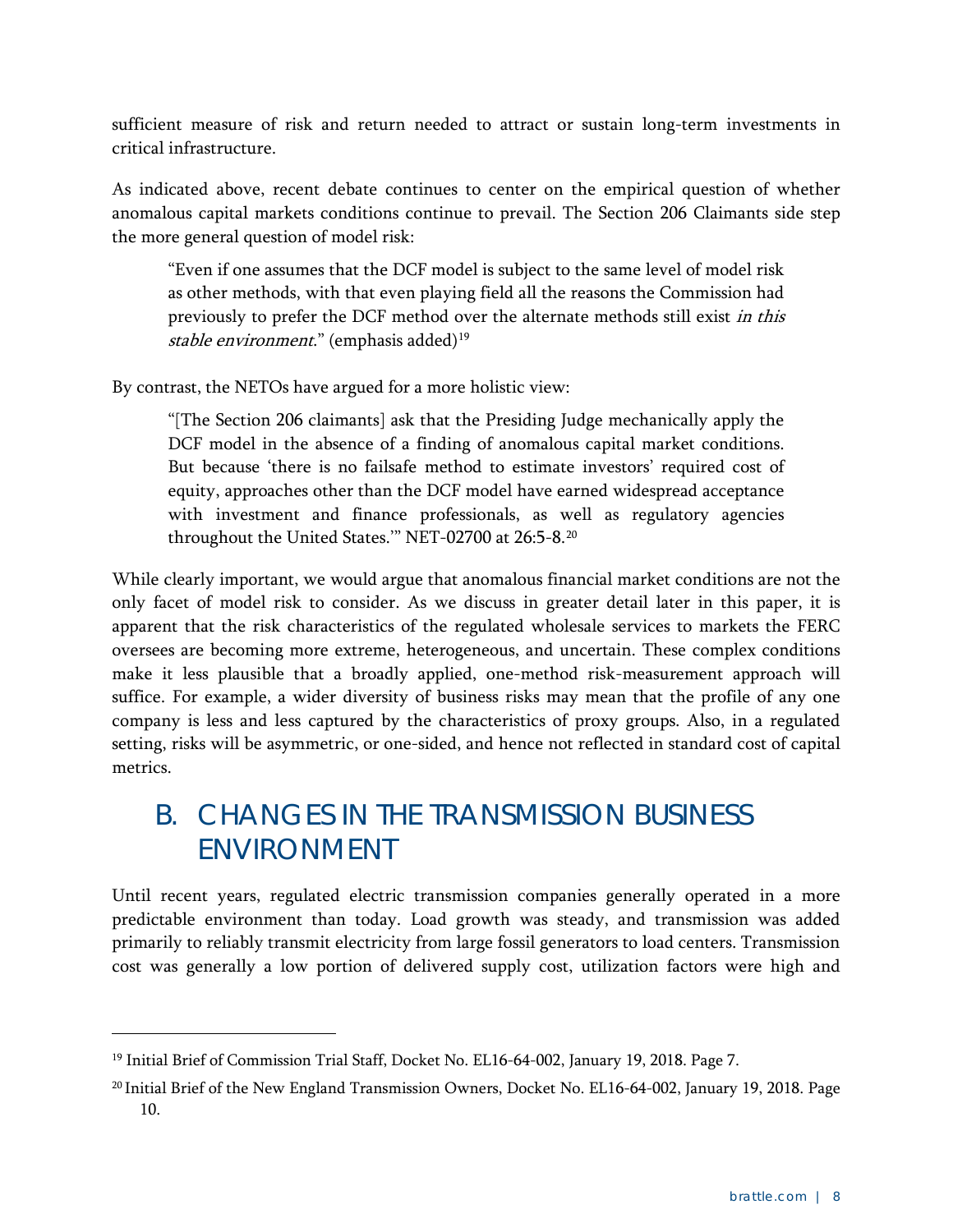steady, and the priorities were assuring reliable load delivery and network security. To a lesser extent, transmission was deployed to achieve economic savings (e.g., by relieving congestion).

While that remains partly true today, it is also the case that new demands on transmission owners have proliferated, sometimes in opposing ways to other industry developments that create new tensions. Drivers include: 1) heightened concerns about system reliability, flexibility, and resiliency; 2) increasing demand for congestion relief and economic efficiency; 3) supporting environmental policy by accessing remote renewable resources; and 4) accommodating diverse changes in flow patterns arising from the growing dominance of natural gas, the retirement of older power plants, and distributed energy resources.

Risks associated with new investment include more capital outlay, especially for development, longer investment horizons, more permitting and regulatory risk, and heightened competitive bidding risks. Some increase in risk has already been recognized by FERC, which acknowledged in Opinion 531 that transmission bears greater risks than distribution operations regulated by the states.<sup>[21](#page-10-0)</sup>

What may be less obvious is the potential for more concentration, heterogeneity, and unpredictability in business risk likely to face transmission owners in the future. Increased risks are being borne in an environment of anemic load growth. All else equal, this will magnify transmission as a portion of end-user electricity costs and make debates over cost allocation more acute. The new demands are also taking hold unevenly around the country and sometimes in the context of changing demand shapes due increased penetration of renewables and demand side energy resources. Accordingly, the new requirements are being addressed by diverse changes in market design (in RTOs and elsewhere). Risks are thus likely to be more specific to particular regions and stakeholders than in the past. There is greater possibility that the original rationale for new transmission may change considerably over the life of the asset (e.g., if load or flow patterns shift). This could, region by region, lead to overdevelopment and cost-recovery difficulties, theoretically including stranded asset risk.

Importantly, some of these risks are asymmetric (or one-sided), as described further below.

#### 1. Demand for Transmission Investment has not Abated

Imperatives to expand the nation's transmission infrastructure have not abated, but only intensified in recent years. At first blush, this is counter-intuitive. Due to technology improvements, end-use electricity demand has been flat or growing at a very modest rate in much of the country. Meanwhile, demand for electricity *delivered* by traditional utilities may be

<span id="page-10-0"></span> <sup>21</sup> Opinion 531, pages 72-73.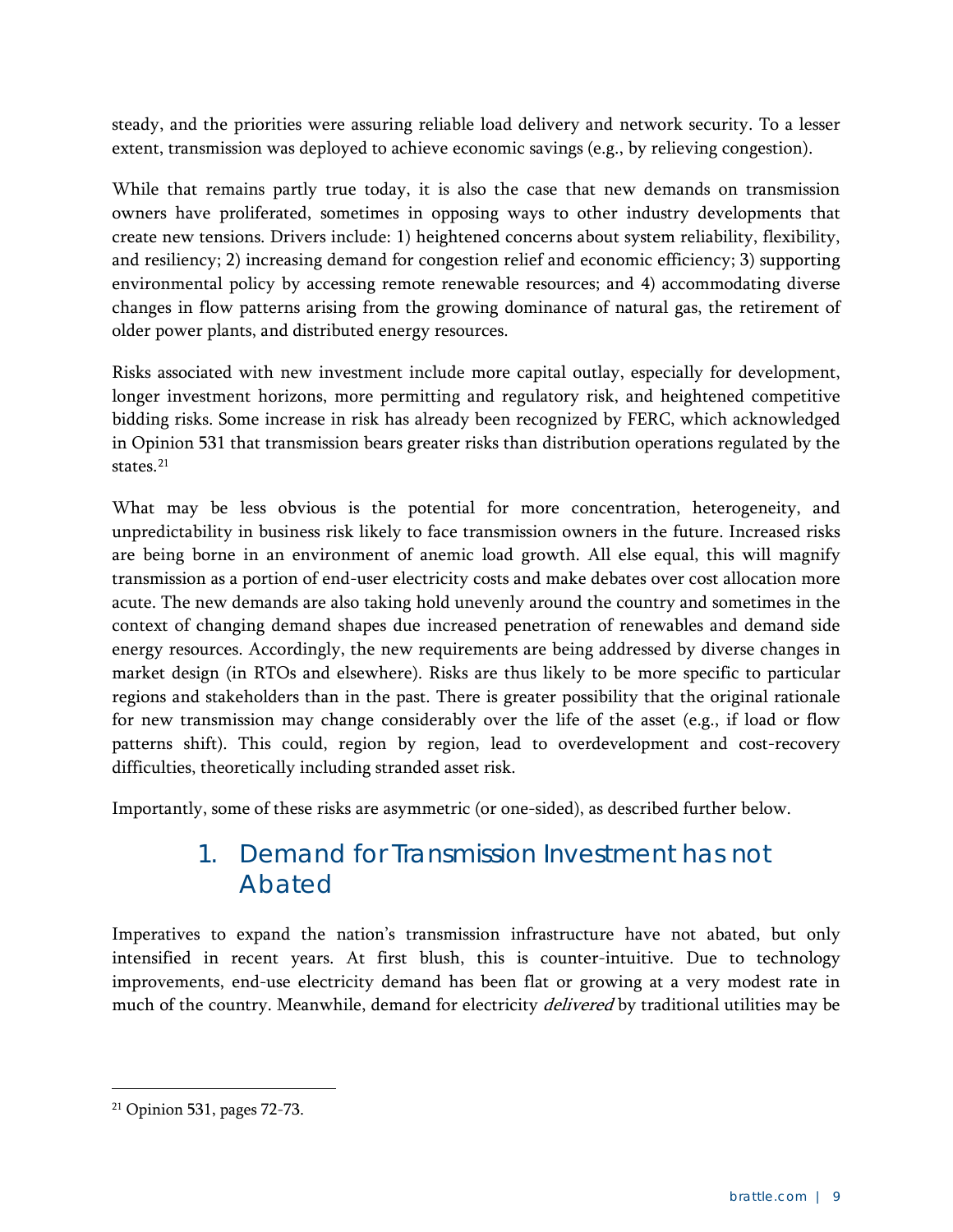in greater jeopardy, eroded by technology developments that enable end-users to serve some or all of their own needs.<sup>[22](#page-11-0)</sup>

However, transmission demand has many more drivers than just load growth. In 2015, the Department of Energy's (DOE) Quadrennial Energy Review (QER) noted that, a decade prior, the DOE had pronounced the U.S. electricity grid as "aging, inefficient, congested, and incapable of meeting the future energy needs of the information economy without significant operational changes and substantial public-private capital investment over the next several decades." [23](#page-11-1) While significant improvements had been made to the grid by 2015, the QER stated that "the basic conclusion of the need to modernize the grid remains salient."

Thus it has been the case that annual additions to transmission plants have far outpaced electricity load growth. Data from the U.S. Energy Information Administration (EIA) shows that annual transmission investment by major U.S. utilities ramped up sharply after 2005, when it stood at approximately \$5.5 billion. Thereafter it grew nearly four-fold to reach \$21 billion in 2016, an average annual rate of 13.0%. Meanwhile, electricity use grew by only 0.4% per annum over the same period. Relative growth is shown in Figure 1 (1996 = 100).



#### **Figure 1: Growth in Transmission Plant vs. Electricity Use**

Sources: U.S. Energy Information Administration – Today In Energy, February 9, 2018;<br>... U.S. Energy Information Administration – Annual Energy Outlook 2018

<span id="page-11-0"></span><sup>&</sup>lt;sup>22</sup> See also, ["Compensating Risk in Evolving Utility Business Models,](http://files.brattle.com/system/publications/pdfs/000/005/491/original/compensating_risk_in_evolving_utility_business_models_august_2017.pdf?1504189342)" The Brattle Group, June 2017.

<span id="page-11-1"></span><sup>23</sup> See pp. 1-3 of Office of Energy Policy & Systems Analysis' (EPSA) ["Quadrennial Energy Review: Energy](https://www.energy.gov/sites/prod/files/2015/07/f24/QER%20Full%20Report_TS%26D%20April%202015_0.pdf)  [Transmission, Storage, and Distribution Infrastructure,](https://www.energy.gov/sites/prod/files/2015/07/f24/QER%20Full%20Report_TS%26D%20April%202015_0.pdf)" April 2015.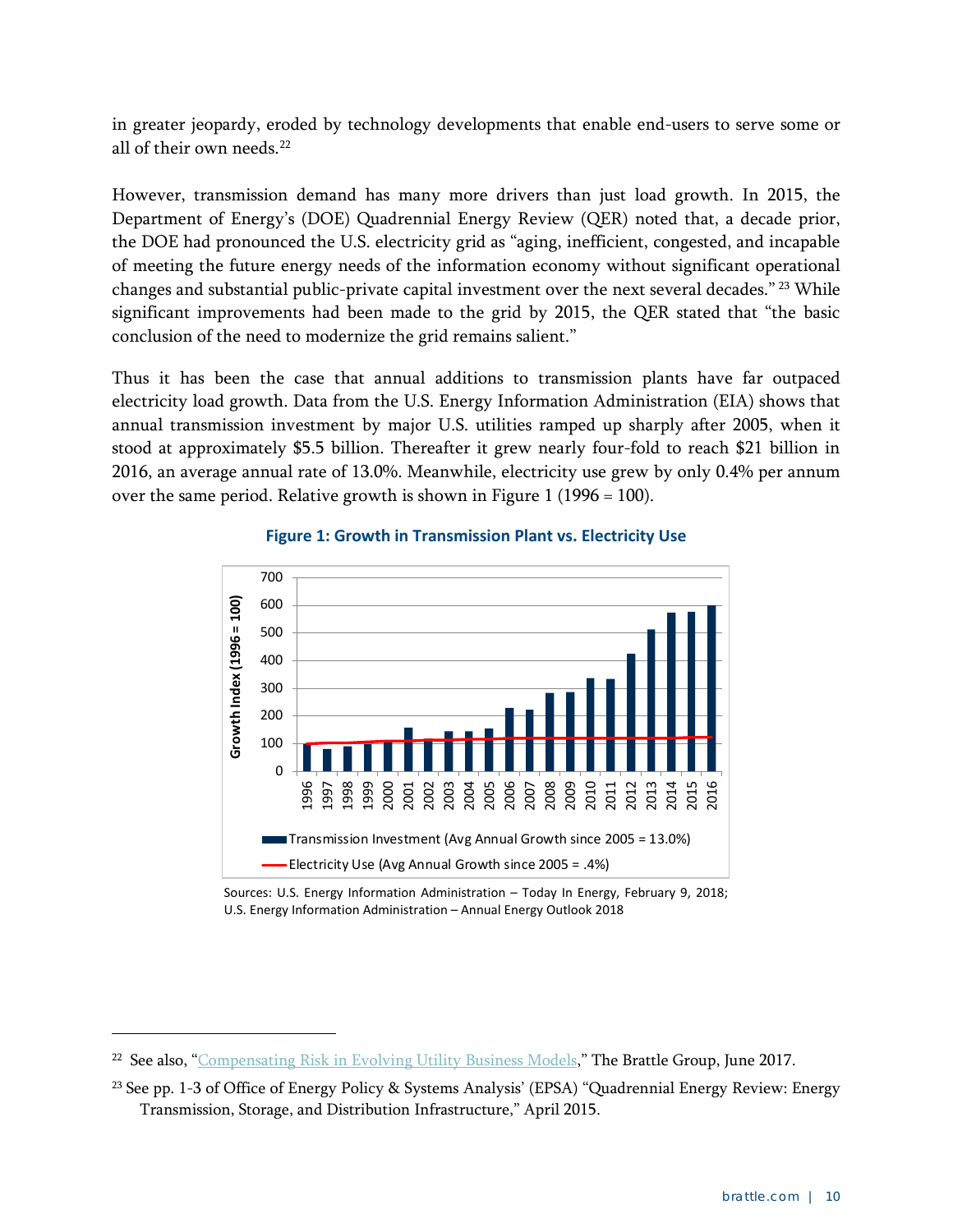EEI recently forecast a continuation of this trend, with incremental transmission spending by its members well in excess of \$20 billion each year through 2020.<sup>[24](#page-12-0)</sup> Clearly, the demand for transmission investment is being driven by factors other than load growth. Key drivers include:

- **--** Increased System Reliability Standards and New Resiliency Concerns: A material part of recent transmission investment can be attributed to more stringent standards for maintaining system reliability (such as NERC and RTO/ISO standards), and system hardening and resiliency. Together, these are intended to ensure that the grid is capable of managing more extreme electrical and physical disturbances, as concerns about massive system disruptions were triggered by the 2003 Northeast U.S. blackout and have intensified more recently with increasing occurrences of extreme weather events. This expansion may prove critical, or it could be little used, as it is largely needed for defense against rare, extreme events. However, it is likely unavoidable since, if the increasing prevalence of extreme climate events should involve a destructive disaster, the transmission owner may face imprudence allegations and irrecoverable repair costs.
- **--** Economic efficiency: Economic efficiency goals have included de-bottlenecking congestion and promoting interregional coordination of wholesale markets, requiring additional transmission capacity. In the past, economic efficiency has received lower priority than reliability goal, with the result that there is now pent up demand for more transmission. State policymakers in RTOs such as NYISO and ISO New England have responded by seeking competitive procurement of new transmission. In New York, for example, the state public service commission has declared a public policy need for major transmission upgrades to provide congestion relief and to enable access to a new resource mix as the state's energy landscape is shifting.
- Accessing remote renewables. State decarbonization targets, as well as declining technology costs, have led to, among other things, large-scale buildout of renewable wind generation resources. To optimize the capture of wind resources and high capacity factors, wind generators are increasingly being built in remote locations. This phenomenon has accelerated as wind technologies have improved to take advantage of higher wind speeds in these locations. These developing "wind generation pockets" require new transmission investments for grid integration, often consisting of lines that span longer lengths, higher voltages, and greater permitting and siting risks.

Figure 2 illustrates inland wind generation plant locations in the U.S. As shown, the interior region and northern New York/New England have experienced large-scale wind generation buildout, creating increasingly congested "wind pockets" and affecting transmission system stability, and also triggering other operational and market design issues. As significant transmission system reinforcements, such as ERCOT's Competitive Renewable Energy Zones

<span id="page-12-0"></span><sup>&</sup>lt;sup>24</sup> "Transmission Investment: Revisiting the Federal Energy Regulatory Commission's Two-Step DCF Methodology for Calculating Allowed Returns on Equity," Edison Electric Institute, December 2017.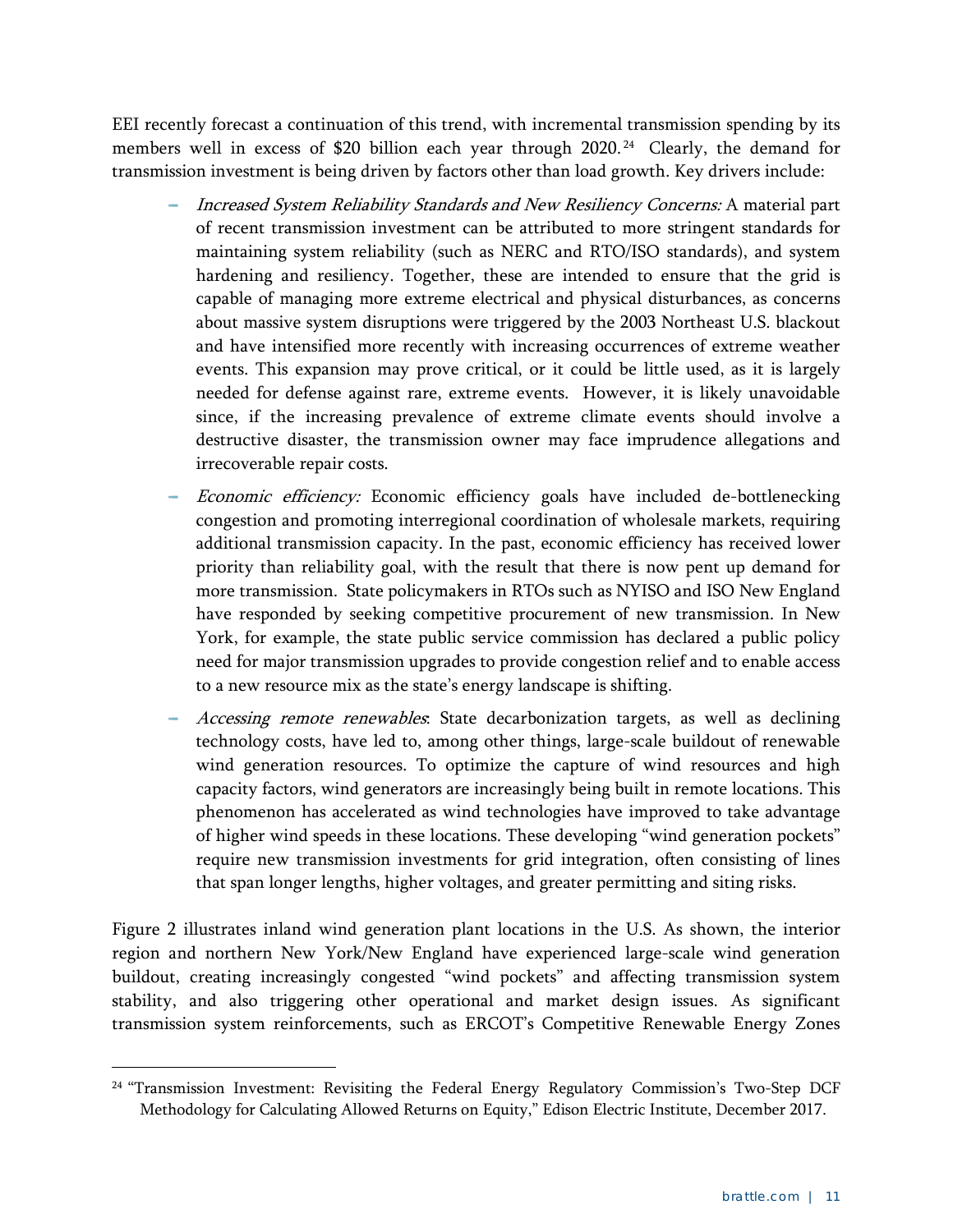(CREZ), have been developed specifically to access remote renewables, they have also enabled even more wind generation development, which may soon require additional transmission buildout to manage growing congestion between wind-rich areas and demand centers. Other regions, such as Southwest Power Pool (SPP), have also experienced significantly low location market prices in wind-rich locations, like in western SPP compared those in eastern SPP, where much of the demand is located<sup>[25](#page-13-0)</sup>. As even more wind resources attempt to interconnect, these price differentials will exacerbate further, requiring significant transmission buildout. Similarly, transmission owners in ISO New England have been assessing various transmission buildout options to integrate queued-up large-scale remote renewables in northern New England, and to deliver their low-cost energy to higher priced demand centers in southern New England.



#### **Figure 2: Wind Project Locations across the U.S. (through 2016)**

Figure 6, Page 8. U.S. Department of Energy (DOE). DOE/GO-102017-5033. [https://doi.org/10.2172/1393638.](https://doi.org/10.2172/1393638)

Responding to the natural gas boom: At a scale greater than just the introduction of renewables, the nation's generating mix has been undergoing profound changes largely driven by the shift from coal to natural gas. This has naturally increased reliance on gas infrastructure of all kinds, not least to export gas from new shale gas supply centers not yet fully served by pipeline capacity. The gas boom has also

<span id="page-13-0"></span><sup>25</sup> See pp. 4-6 of SPP's State of the Market, Fall 2017; accessed here: [https://www.spp.org/documents/56353/spp\\_mmu\\_quarterly\\_fall\\_2017\\_v2.pdf](https://www.spp.org/documents/56353/spp_mmu_quarterly_fall_2017_v2.pdf)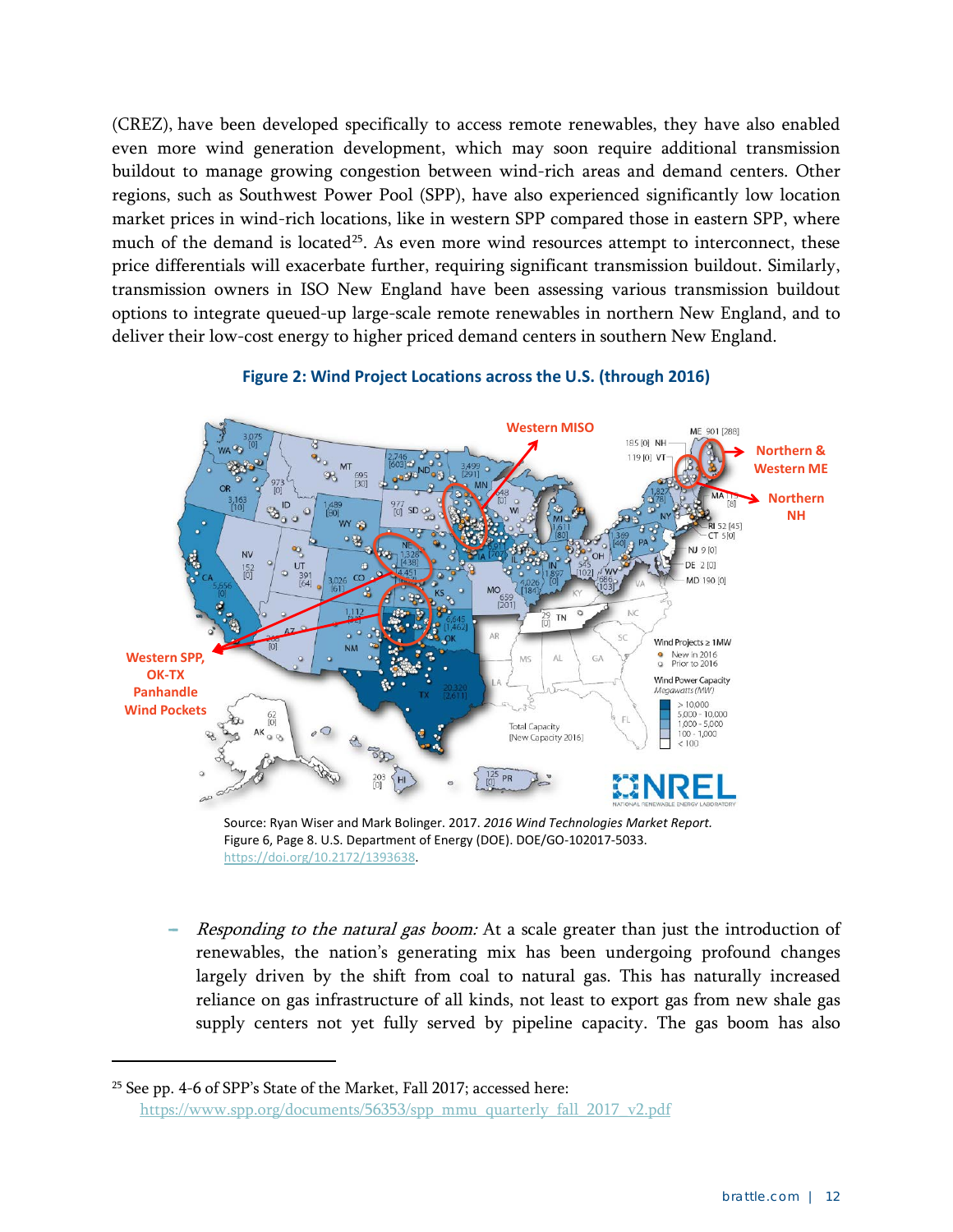augmented the role of electric transmission, with significant new investment to supply electricity to the new gas extraction operations. Electric transmission is also being expanded to address the circumstances of new gas generators. These include both new locations relative to the capacity the gas generators are replacing as well as reinforcements to hedge against potential interruptions of gas supply.

**--** Distributed energy resources (DERs): The current and potential impact of DERs, such as residential solar photovoltaics, are well documented. While not yet very large, the prospects over the next decade are for considerable DER growth, potentially causing material power market changes well within the long lives of transmission assets. These are expected to be augmented by recent developments in battery and storage technologies that will enable end-users to further decrease their reliance on electricity delivered by utilities. DERs add to the capabilities required from transmission and distribution networks as they call for two-way services and make flow patterns more complex to manage or predict.

#### 2. Transmission Business Risk is Increasing

The current transmission infrastructure of RTOs is not generally configured to allow for the easy integration of new and potentially geographically-remote resources. Connecting new assets to load centers will require extensive transmission development and significant reinforcements to existing transmission infrastructure to accommodate variability and contingent flows. Moreover, transmission needed for such supply integration tend to be longer, more capital intensive, and are typically exposed to high development costs and lengthy approval processes to comply with environmental and siting requirements.

These pressures for new investment amplify the conventional risks of transmission investment recognized by Order 531, namely siting, development, and permitting costs. This can be simply a function of the longer transmission lines needed to reach renewable resources, as well as new rights of way and environmental implications. Clearly, transmission projects built to serve offshore wind resources will face significantly heightened risk in these areas.

Relatedly, operating risk for transmission systems built to integrate remotely-located renewable supply resources can be expected to be higher than that for the traditional transmission function of reliable load delivery at predictable utilization levels. The integration of intermittent resources means more complex load shapes, more ancillary service needs, and greater volatility in utilization.

New risks have also been introduced under new procurement rubrics. For example, the competitive bidding program in New York described earlier attracted 22 finalist bids. To gain competitive advantage, some competing bids offered to assume a portion of the risk of any cost overruns, if selected. Thus, even as the absolute levels of risk associated with larger, more complex projects increase, the allocation of those risks is shifting more in the direction of developers.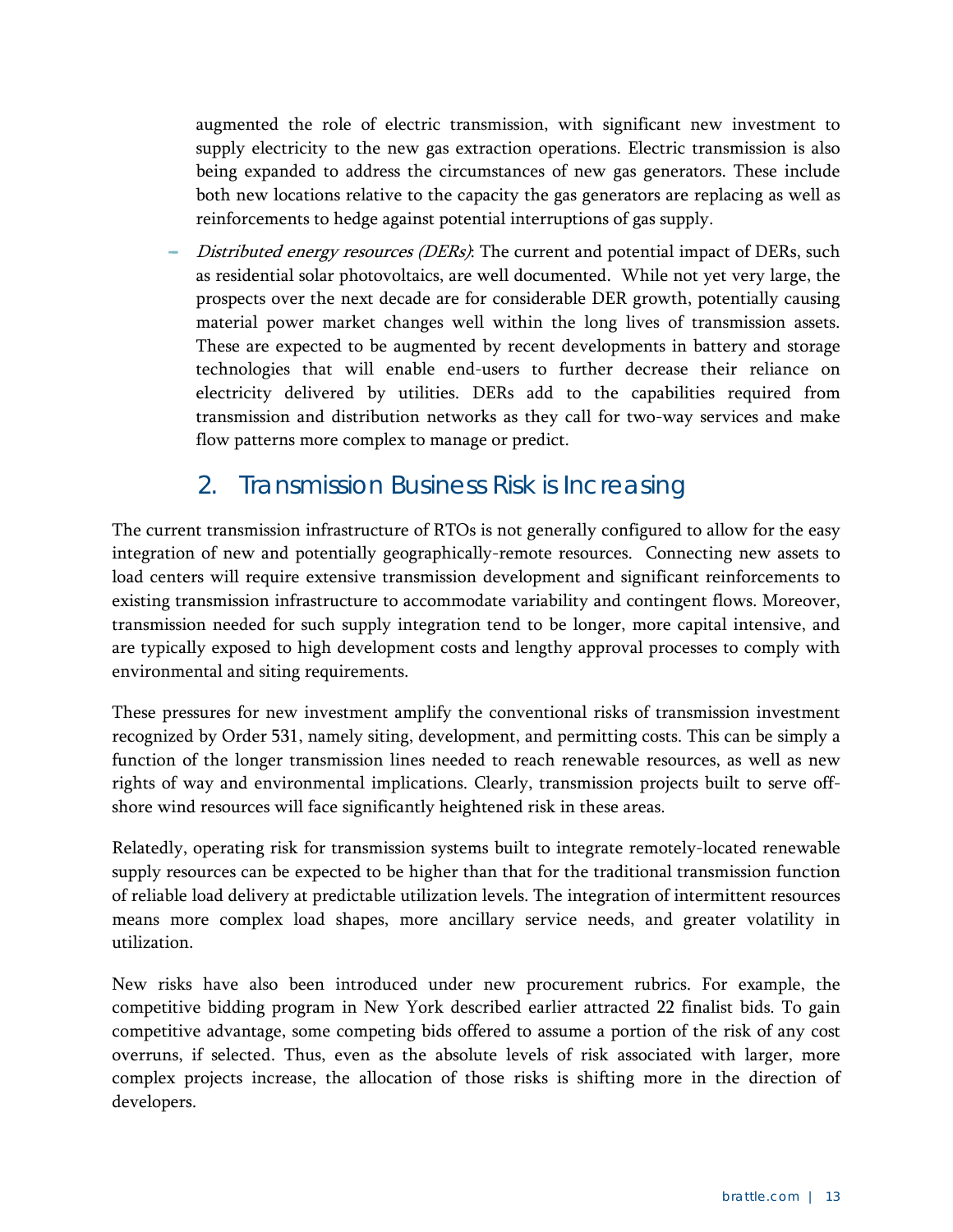It is worth noting that all of these risks will be borne in a new tax regime that increases cash flow and liquidity risk for regulated utilities.<sup>26</sup>

#### 3. Transmission Business Risk is More Heterogeneous

Changes in the transmission business environment are not confined to linear amplifications of previously recognized risks. They are also based in sectoral and geographic shifts that may disturb traditional patterns of operation and usefulness for infrastructure investment. The new demands outlined earlier can be expected to be both region-specific and qualitatively diverse.

For example, mandates for resiliency will need to be responsive to regional threats of growing frequency (such as the wildfires recently experienced in California) and based on distinctive regulatory and legal precedents. Economic efficiency projects will be motivated by local congestion bottlenecks and result in collapsed basis differentials with unforeseeable effects. Accessing remote renewable resources will also be highly region-specific and will incur integration challenges. The prevalence of natural gas has changed the logic of siting electric transmission lines (as well as gas pipelines). Low cost shale gas is causing the retirement of baseload coal, for which the layout and capacity of the existing grid was originally configured, including shorter distances between generation and loads.

Similarly, though not as far advanced yet in influencing transmission needs, the penetration of DERs is occurring very differently region by region. This can have several effects on the wires that traditionally support such regions: demand may decline further (and may become flatter or spikier, depending on how it is controlled locally), congestion prices across the lines from remote supply sources may drop radically, and local backup requirements may increase (inviting smaller, fast-response generation or storage at the load centers).

A corollary to the greater heterogeneity of risks is a wider framework for the assessment of costs and benefits, and thus more room for stakeholder conflict. Investments will vary widely by regulatory mandate and be increasingly subject to challenge. Resiliency debates, for example, are likely to occur in the wake of adverse events resulting in extreme costs and frustration for customers. Routine planning will contend with concentrated and unexpected factors such as collapsed congestion premiums, dispatch shifting, new flow patterns on wires and pipes, and DERs. All of these could weaken the presumption of regulatory support for traditional long-haul lines, making planning more difficult and potentially impinging on cost recovery. Shifting rationales for transmission infrastructure can certainly result in the cancellation of new projects (with loss of sunken development cost).

<span id="page-15-0"></span><sup>&</sup>lt;sup>26</sup> Under the new tax regime, overall revenues will likely be reduced, and variances in revenue and costs that would previously be buffered by federal tax sharing at a 35% rate are now shared at a 21% rate, with greater risk now falling more significantly on investors. See also, " $Six Implications of the New Tax$ [Law for Regulated Utilities,](http://files.brattle.com/files/13011_six_implications_of_the_new_tax_law_for_regulated_utilities.pdf)" The Brattle Group, January 2018.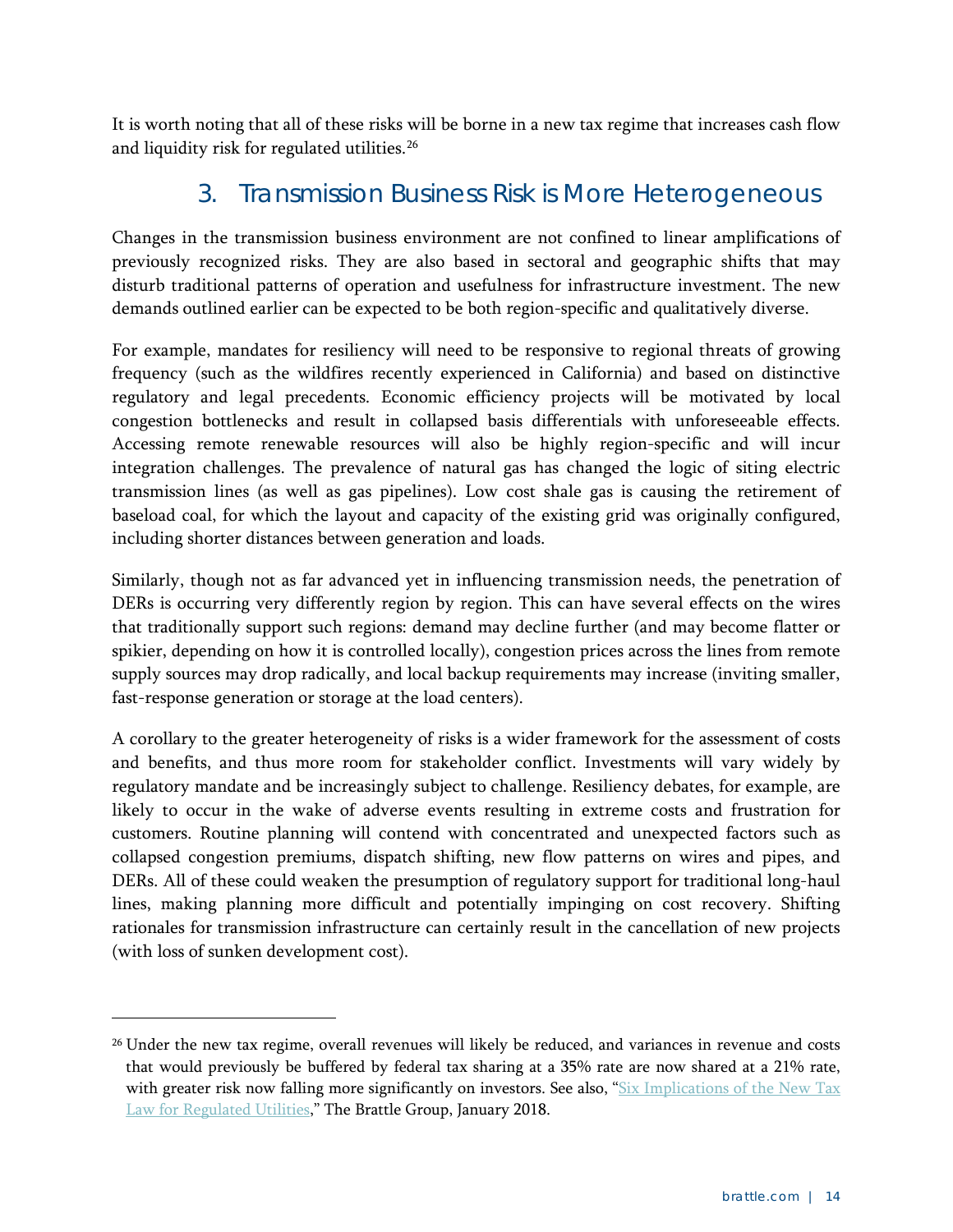#### 4. The Base for Cost Allocation is Narrowing

In the past, it has generally been possible to repurpose transmission infrastructure no longer suited to its original purpose, with incremental costs (if any) socialized across a wide system. It is less clear that in the future transmission owners will be able to reliably allocate and recover increasingly contestable costs. For instance, in some jurisdictions, transmission costs are recovered on the basis of customers' share of coincident peak. DERs may allow large customers to avoid most or all of that coincidence, even while they remain users of the grid. Also, the emergence of DER technologies combined with transmission spending growing much faster than electricity demand may increase customers' desire and ability to avoid payment for shares of the grid, even when they still need it at their reduced net usage. Such reductions in demand may expose transmission assets to greater financial uncertainty in planning and operations. It also may alter the useful lifespans of conventional or even newly developed assets, because the market may simply move out from under them over the next decade or two. The question facing today's transmission owners is whether previously customary repurposing/socialization will be sustainable indefinitely.

#### 5. The Problem of Asymmetric Risk

Some of the potential risks facing regulated transmission and pipelines tend to be asymmetric (i.e., not balanced between upside and downside possibilities more skewed to the down side). This is important because such risks generally are not fully reflected in the estimation techniques used to determine allowed ROEs. This is because ROE estimation metrics and models such as CAPM and DCF only measure symmetric risks (i.e., risks that are two-sided).

Regulated utility assets are normally deemed to be prudent for development when they are fulfilling a demonstrated and agreed upon need and when the chosen type of assets is expected to be more cost-effective than the next best alternative. When such assets are built, even though they are a source of cost savings over other possible solutions, investors do not obtain any excess returns from the net benefit their investment creates relative to the next best alternative. Instead, they just get a fair, risk-adjusted allowed return on the book value of equity. Investors do not share in any "upside," which instead accrues entirely to consumers. Utility investors do face downside risks, however; if there is a chance of regulatory disallowance in the future (or infeasibility of collecting allowed costs) due to changing adverse circumstances over which they may have little or no control (or even ability to anticipate).

As an example, it would be instructive to compare a utility equity investor to an investor in a corporate bond with some default risk. The asymmetric risk facing an investor in a regulated utility is similar to the risk facing the investor of a corporate bond. Both have the opportunity to earn a stipulated return: the allowed cost of equity for the utility, and the promised coupons for the bondholder. For both the bondholder and the utility equity investor there is little or no upside even if the underlying asset performs very well in the market, while there is significant downside (albeit ideally with low probability) if the investment turns sour. For example, a corporate bond default can wipe out the entire value of the bond. Similarly, long-lived, capital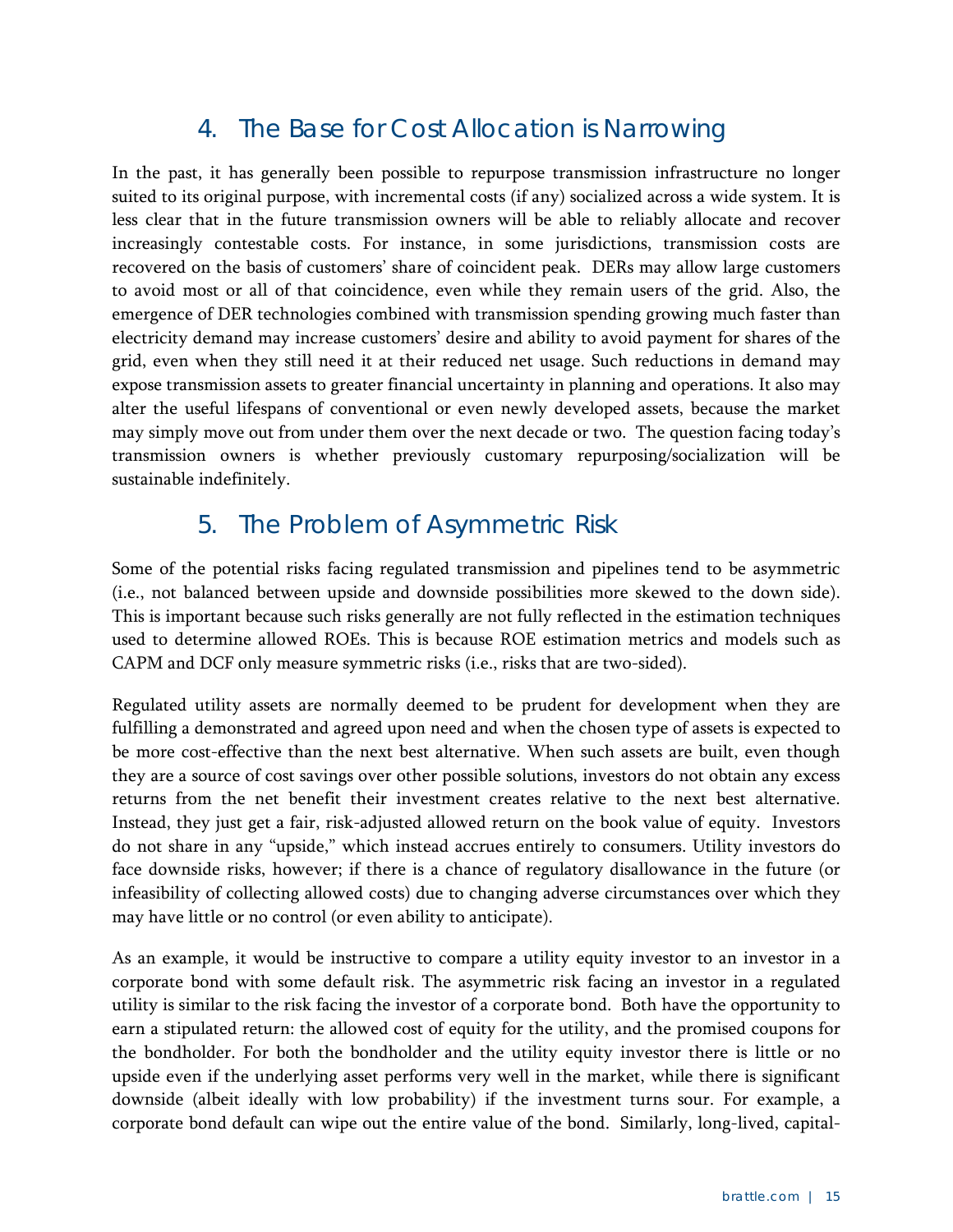intensive utility investments are exposed to adverse "black swan" events that, while rare by definition, have the potential to severely handicap or even bankrupt the company and similarly wipe out much of its value, especially if those circumstances result in prudence challenges or not used-and-useful findings resulting in disallowances. Both the bondholder and the utility investor face a situation in which they do not gain any excess returns if the underlying assets prove very valuable (all those benefits go to customers for the utility or shareholders for the bond investors), while they can lose if conditions turn sour.

For this reason, a bond coupon "promises" a return to investors that somewhat exceeds the expected return, accounting for the probability of a downside outcome. Here, however, the analogy between bondholders and utility equity investors breaks down. This is because the financial economic models used to estimate a utility's cost of capital reflect just the expected outcome, not some analogue to the "promised" outcome. CAPM, for example, commonly relies on historical data to estimate betas and the market risk premium, and those historical data show undiversifiable bad outcomes as well as good ones. Similarly, the DCF model uses forecasts of dividend or earnings' growth rates. Those forecasts already reflect the possibility of bad, asymmetric outcomes, but so does the market price against which the DCF model solves for the required return. The effect is on both sides, so there is no premium. In neither case can we observe what the return would be that is equivalent to a corporate bond's "in full and on time" outcome and then adjust it to being a default-weighted yield. Thus, an allowed rate of return equal to the cost of capital does not provide an adequate rate of return for a regulated company faced with substantial loss from asymmetric risk, even when the cost of capital is estimated perfectly and the market is fully aware of the risks facing the regulated company.

In essence, the obligation to serve forces utilities to put up \$100 for an asset that has returns net of obsolescence risk only worth \$90 (or some other low figure reflecting the probability that an adverse event will wipe out some of the planned collection). And critically, there is no opportunity for the utility to benefit from excess returns if unforeseen events make the assets more valuable. This asymmetry needs to be offset in regulation, either by offering a better return or by providing immunity from stranded costs. These types of risks are called asymmetric risks.

Because delivered power is becoming increasingly price elastic and even out-right avoidable by customers who self-supply (and who often choose to do so expressly to avoid upstream costs), transmission assets may become increasingly exposed to asymmetry in their cost recovery prospects, with more chance of difficulty achieving allowed revenues than possibilities for exceeding them. This has not been an issue in the past, but is an emerging possibility in the future.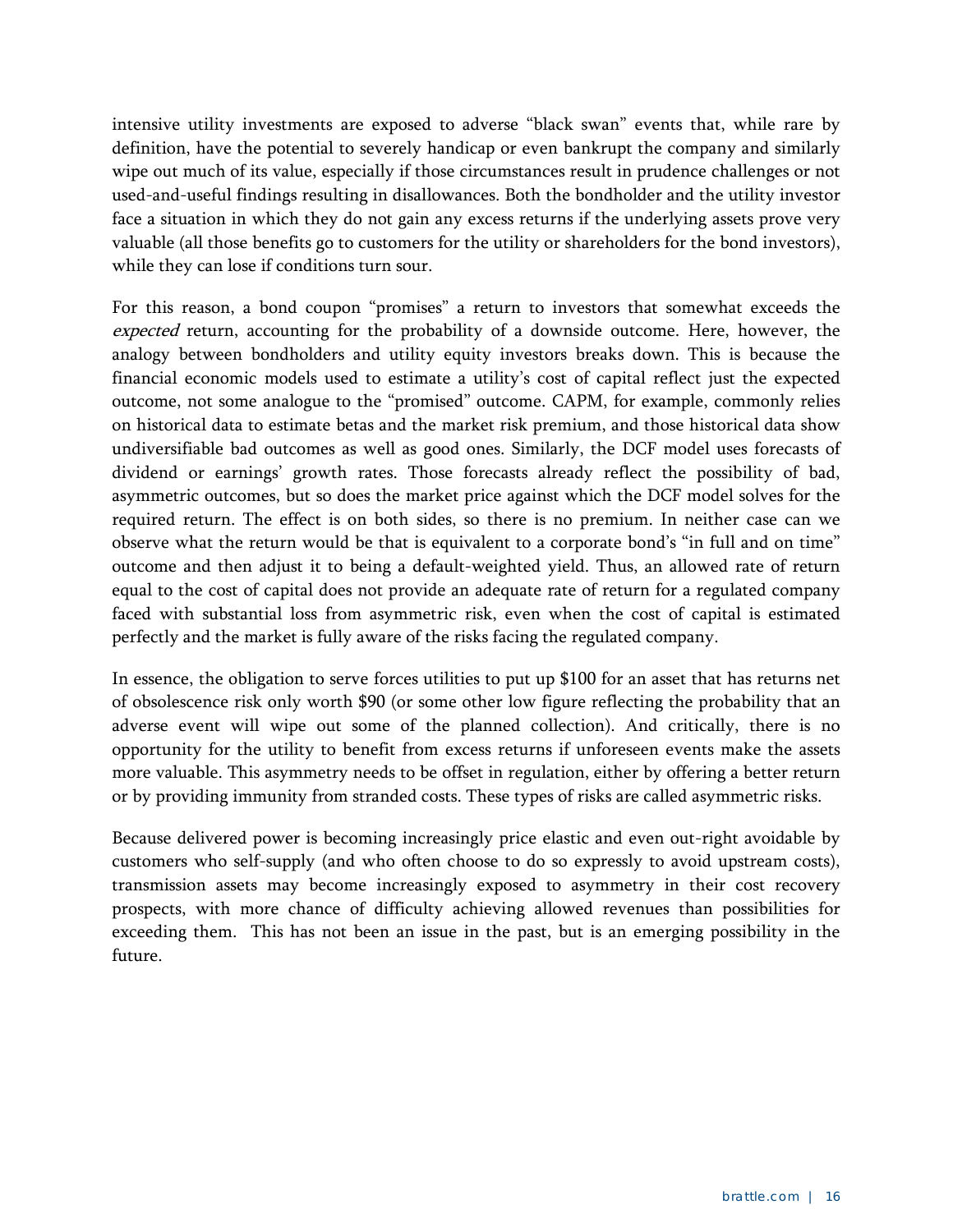## IV. Conclusion

**–––––**

 $\overline{a}$ 

In the wake of Emera, FERC faces both a fundamental challenge and a rare opportunity to rearticulate its ROE policy.

It is unavoidable that FERC must develop more robust economic rationales responsive to the issues raised in *Emera*. The Circuit Court decision suggests strongly that FERC should expand its historic reliance on DCF methodologies to include alternative benchmarks. Meanwhile, basic guidelines must be reestablished for stakeholders, who in the vacuum left by *Emera* are making their own interpretations of judicial intent and past FERC policy, resulting in increasingly divergent ROE claims.

FERC also has the opportunity to address ROE-related issues that have not been raised in either recent FERC policy statements or the *Emera* decision. Transmission owners are simultaneously facing 1) new pressures to invest and 2) heterogeneous demand patterns that could impair (or potentially strand) assets in the long term, with little or no offsetting upside potential. Emera provides an opportunity to address ROE-related issues that have not been raised in either recent FERC policy statements or the *Emera* decision. While FERC has allowed ROE adders since Order 679 in 2006 to meet *growing demand* for transmission infrastructure, it may now be that *new* and intensified risks justify ROE adders or other mitigants.

Cost of capital estimations and risk positioning at FERC will require a richer menu of tools and practices. Some proposed changes have been vigorously debated in recent cases and are thus well known to FERC. These include expanding the suite of estimation methodologies and models, adoption of more diverse proxy groups, treatment of deemed outliers, other modeled fundamentals such as long-term growth assumptions, and consideration of benchmarks such as ROEs awarded to distribution utilities at the state level.<sup>[27](#page-18-0)</sup> However, even if successfully refined, these tools must also be better mapped to varied market circumstances. This should include differentiating and weighting models by company context/market conditions, acknowledging heterogeneity of "business risk" in assembling proxy groups and treating outliers, and considering more tailored application of assumptions such as long-term growth rates.

A corollary may be that cost of capital proceedings must inevitably be accompanied by company risk analysis in the foreseeable future, as it will likely be less credible to assume they are all roughly equivalent in the type and timing of economic risks or opportunities they are facing.

<span id="page-18-0"></span><sup>&</sup>lt;sup>27</sup> As noted in the Appendix, Opinion 531 acknowledged that transmission bears greater risks than distribution operations regulated by the states.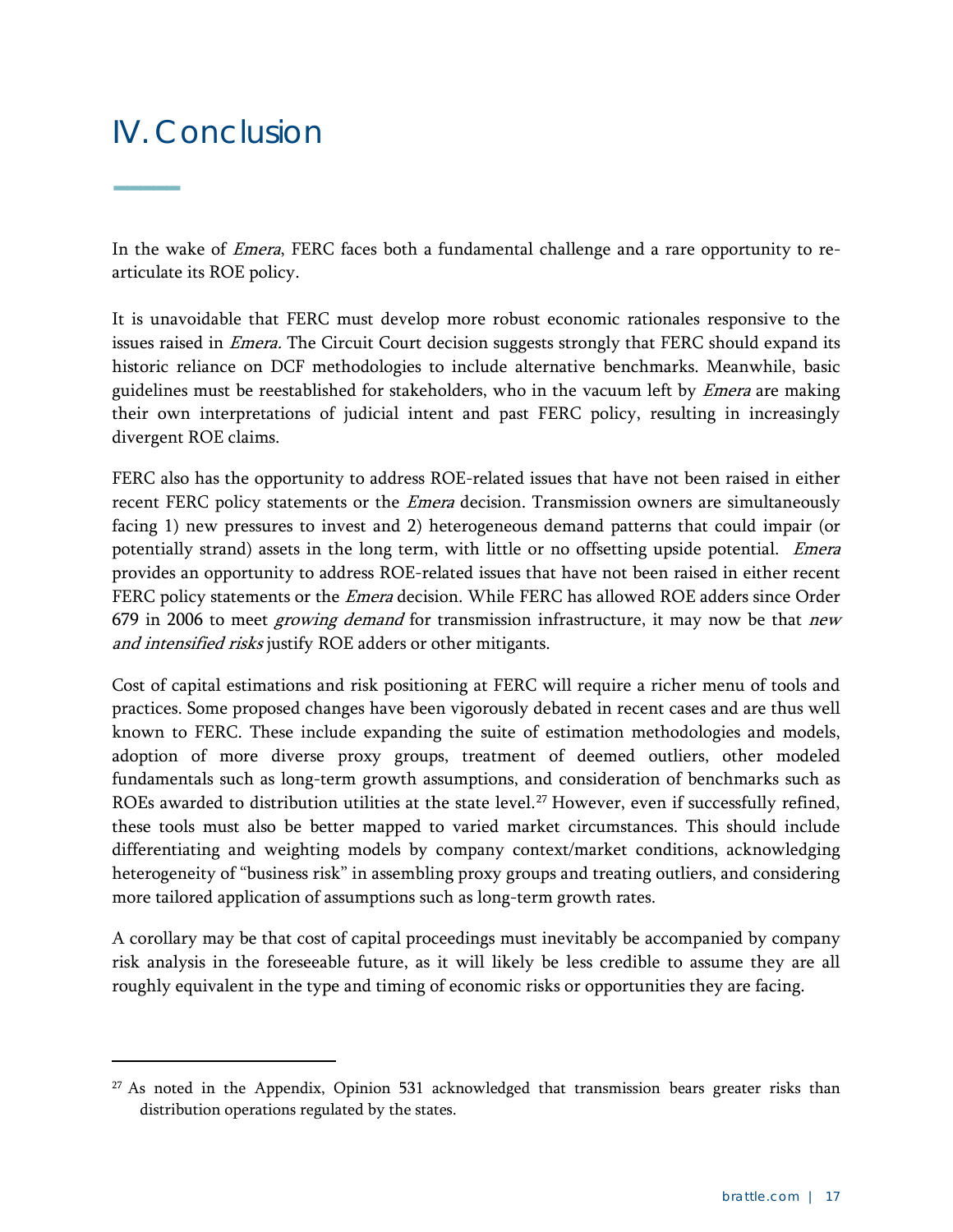# V. Appendix: Tweaking the Models

## A. *EMERA* SUGGESTS FERC SHOULD RELY ON ALTERNATIVE BENCHMARKS IN ADDITION TO D<sub>CF</sub>

At minimum, a reworking of FERC's electric transmission ROE policy should be responsive to specific concerns raised in *Emera*. As noted earlier, the first of these is FERC's Section 206 burden to show that prior ROEs are unjust and unreasonable, while the second is the perceived failure of Opinion 531 to support its recommended ROE. The Court was concerned that FERC's process in making both determinations was elliptical and lacked explicit analysis. Per Emera, FERC "never actually explained how the existing ROE was unjust and unreasonable." <sup>[28](#page-19-0)</sup> Meanwhile, the decision continued, FERC "failed to establish a 'rational connection' between the record evidence and its decision."[29](#page-19-1)

The *Emera* decision hinted strongly that FERC's near-exclusive reliance on the DCF methodology played a role in these shortcomings. FERC had indeed considered alternative benchmarks: "1) risk premium analysis; 2) Capital Asset Pricing Model (CAPM) analysis; 3) expected earnings analysis; and 4) comparison of state commission-approved ROEs."[30](#page-19-2) However, "FERC stressed that it used the alternative analyses only 'to inform the just and reasonable placement of the ROE within the zone of reasonableness.'"[31](#page-19-3) As a result, the Court drew the following conclusion:

"FERC's reasoning is unclear. On the one hand, it argued that the alternative analyses supported its decision to place the base ROE above the midpoint, but on the other hand, it stressed that none of these analyses were used to select the 10.57 percent base ROE."[32](#page-19-4)

Emera, therefore, invited FERC to consider a more central role for the alternative benchmarks in developing a recommended ROE (as customarily occurs at the state level).<sup>[33](#page-19-5)</sup>

**–––––**

<span id="page-19-0"></span> <sup>28</sup> Emera, p. 24

<span id="page-19-1"></span><sup>29</sup> Id., p. 28

<span id="page-19-2"></span><sup>30</sup> Id., p. 9

<span id="page-19-3"></span><sup>31</sup> Id., p. 29

<span id="page-19-4"></span><sup>32</sup> Id., p. 29

<span id="page-19-5"></span><sup>&</sup>lt;sup>33</sup> Logically, a similar analysis could also make sense in disqualifying existing ROEs.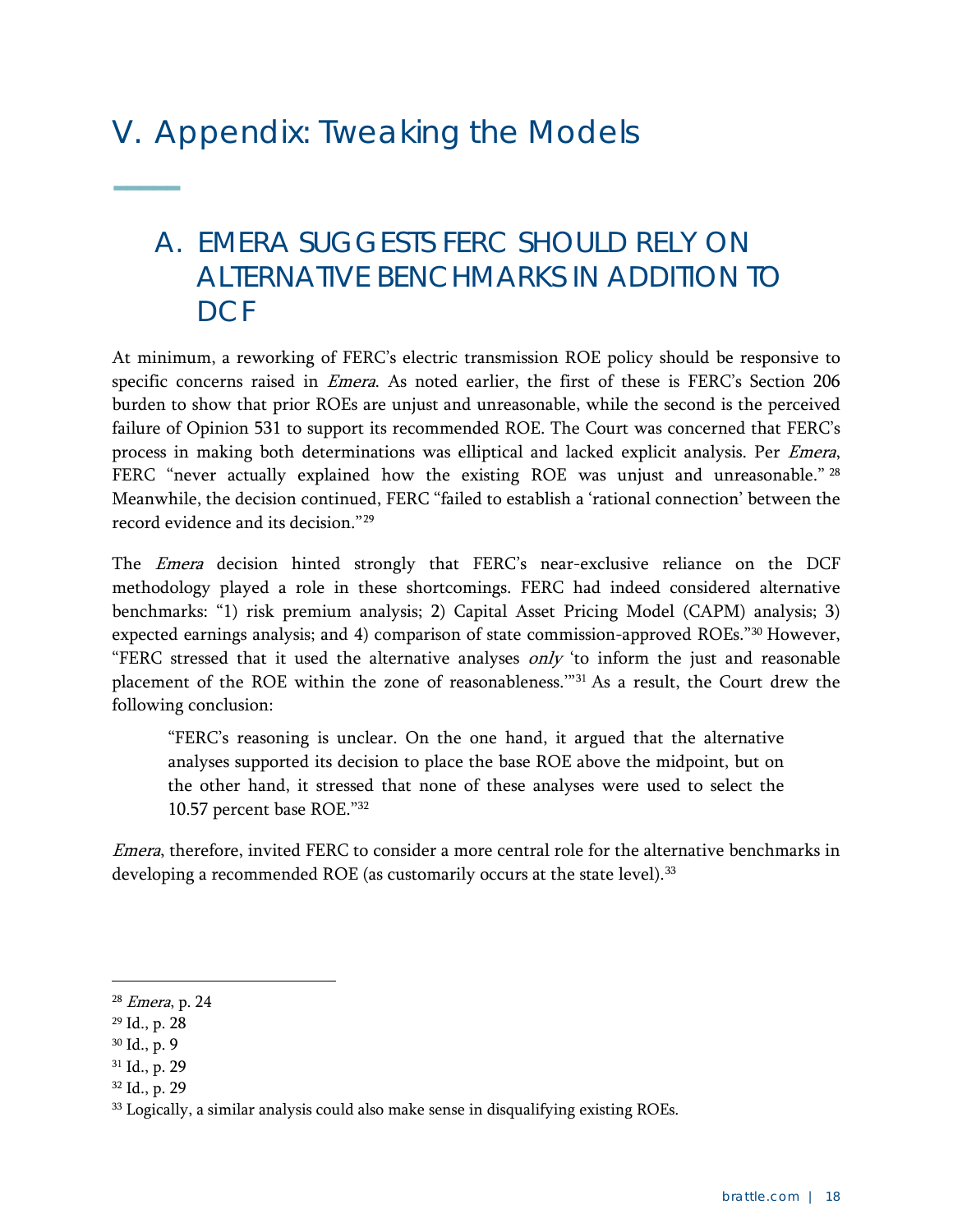While a more central role for alternative methods and benchmarks would be directly responsive to issues raised in Emera, it is also likely to address a broad range of stakeholder concerns. It is common practice in U.S. state and international jurisdictions to consider evidence from multiple models and multiple versions of the same model (e.g., both a single-stage and a multi-stage DCF). At the Federal level, the Surface Transportation Board (STB) specifies the use of a multi-stage DCF and the CAPM, and places equal weight on each in determining the ROE for the U.S. Class 1 railroads. The CAPM is also, unlike the DCF method, grounded in a formal theory of financial market equilibrium across securities of different risk. Its very structure provides some guidance for how to adjust ROE allowances for different circumstances (e.g., by reviewing how the current levels of its estimated parameters compare to the past). Like the FERC, the STB has expressed a desire to have a consistent and "objective" approach to setting the ROE and has recognized the importance of using multiple models in pursuit of that goal.<sup>[34](#page-20-0)</sup>

Another key benchmark that should be considered by the FERC is allowed ROEs at the state level. Opinion 531 acknowledged that transmission bears greater risks than distribution operations regulated by the states:

"[I]nvestors providing capital for electric transmission infrastructure face risks including the following: long delays in transmission siting, greater project complexity, environmental impact proceedings, requiring regulatory approval from multiple jurisdictions overseeing permits and rights of way, liquidity risk from financing projects that are large relative to the size of a balance sheet, and shorter investment history."[35](#page-20-1)

To the degree that the "spread" between allowed ROEs at FERC and the state level has narrowed, the results from the current model would tend to reduce the incentive to invest in electric transmission. As noted, states utilize a wide variety of estimation methods. Collectively they evaluate a much large sample of companies than the FERC is likely to be able to include in its proxy groups. Thus any trends or shifts in average state allowances for distribution can and should inform FERC allowances, at least directionally, for transmission.

<span id="page-20-0"></span><sup>&</sup>lt;sup>34</sup> This concept was articulated some decades ago by our colleague Stewart C. Myers, the Robert C. Merton Professor of Finance at MIT: "Use more than one model when you can. Because estimating the opportunity cost of capital is difficult, only a fool throws away useful information." Stewart C. Myers, "On the Use of Modern Portfolio Theory in Public Utility Rate Cases: Comment," Financial Management, Autumn 1978, p. 67.

<span id="page-20-1"></span><sup>35</sup> Opinion 531, pages 72-73.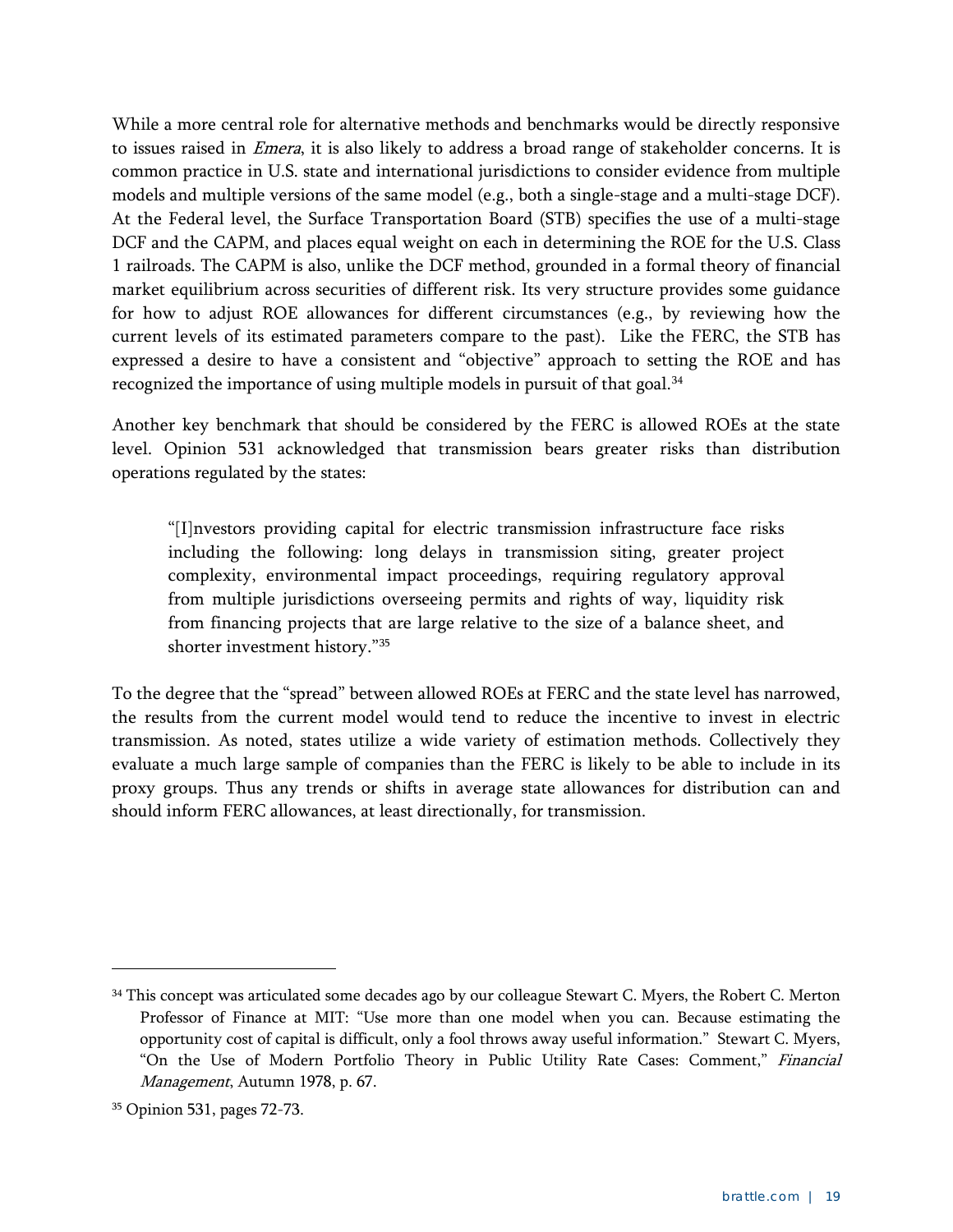## B. THE MODELS NEED CALIBRATING

### 1. Proxy Group Criteria

Developing a properly representative proxy group is crucial to the integrity of any model. Although there is a relatively large sample of regulated electric utilities (compared to natural gas or oil pipeline companies that make up other proxy groups to which FERC applies the DCF model), there is a question of comparability for use by the FERC because none of the potential sample companies are "pure play" (or even predominantly) electric transmission companies. This leads to the question of whether there is a need for an expanded or otherwise modified proxy group.

Also, there is little, if any, evidence that FERC's current practice of restricting the relevant sample to companies within one credit rating notch of the target company improves the comparability of the sample. Debt ratings are of course known to equity investors along with all the consequences of having more debt and higher rates. That is partly why proper estimates of the cost of capital involve delivering the samples and re-levering for the target company. Unless and until ratings become junk, there is little reason to believe that a sample spanning several levels is not informative about equity risks. Notably, in *Belmont*, Trial Staff stipulated a narrower proxy group than the transmission owners, which may be justified, but implicitly excludes even more information about risk. This needs to be done very carefully, not in a cookie cutter fashion, because of the diversity of market conditions facing transmission companies.

#### 2. Outlier Tests

Whereas Opinion 531 dispensed with a high-end outlier test in recognition of the two-step DCF methodology, recent Section 206 complainants have sought to define new rubrics to exclude comparable companies with high growth rates or ROEs. In *Belmont*, the complainants applied a "dispersion test" to exclude high end ROEs more than two standard deviations from the mean.<sup>[36](#page-21-0)</sup> Trial Staff echoed this approach based on the magnitude of the gap between high-end outliers and the closest adjacent data point.<sup>[37](#page-21-1)</sup>

It is not clear how these approaches are grounded in statistical theory. Simply referencing standard deviations may be a particularly dangerous guideline to use if there is a small sample, as tends to be true for transmission companies. At the very least any such treatment should be tempered by careful scrutiny of the operating and financial circumstances surrounding the alleged outliers.

<span id="page-21-0"></span> <sup>36</sup> Docket No. EL16-64-002: Answering Testimony and Exhibits of Adrien M. McKenzie, CFA, on behalf of The New England Transmission Owners, March 24, 2017.

<span id="page-21-1"></span><sup>37</sup> Docket No. EL16-64-002: Prepared Direct and Answering Testimony of Robert J. Keyton, Witness for the Trial Staff of the Federal Energy Regulatory Commission, September 25, 2017.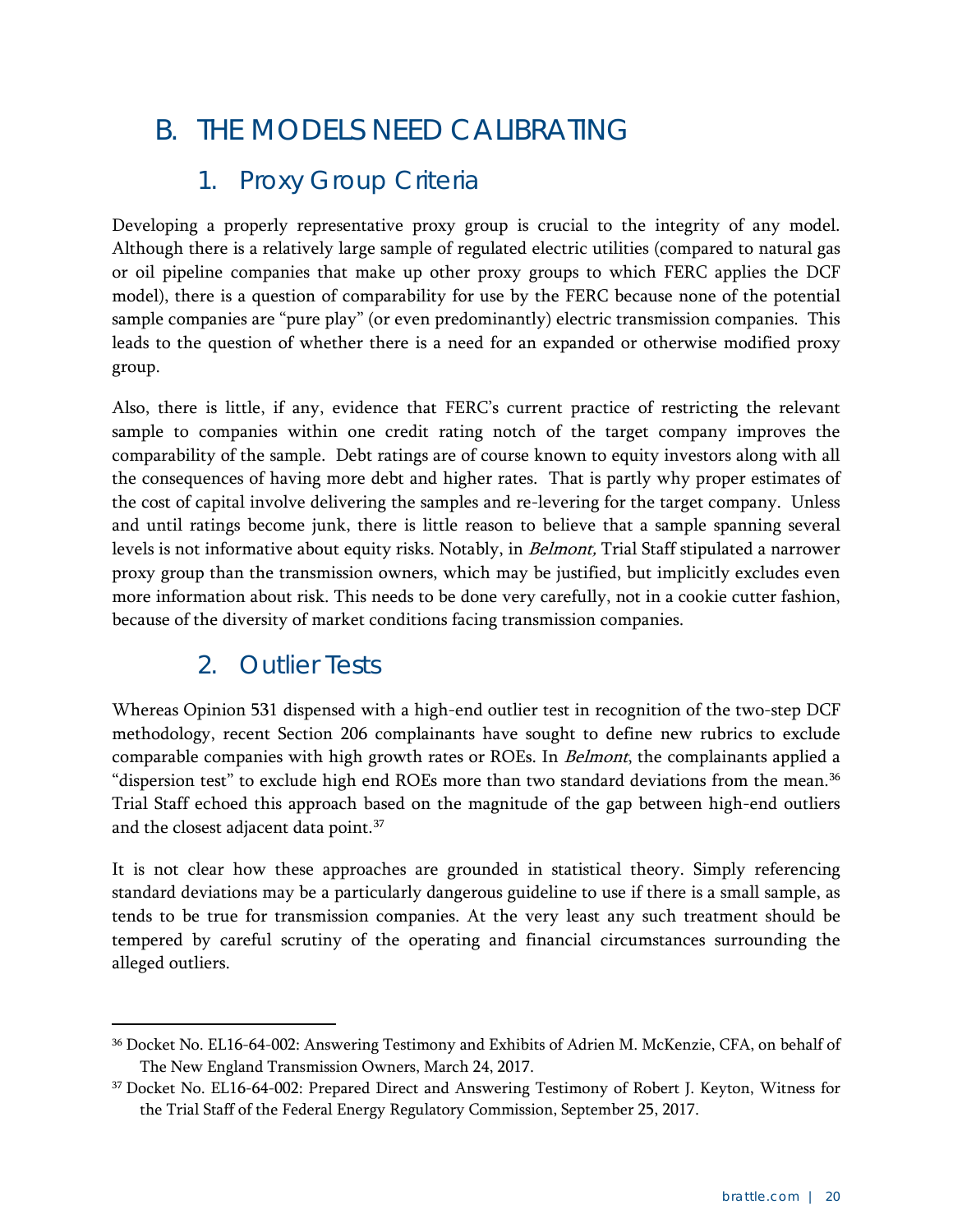Also for low-end outliers, the Section 206 complainants have sought to establish novel treatment. Opinion 531 affirmed prior FERC policy of excluding outlier ROEs below the average bond yield for utilities rated Baa plus 100 basis points, reasoning that it would be illogical for returns on stock to so close to the cost of debt. However, in Belmont, Trial Staff asserted that the threshold should be based on average bond yields for utilities rated A, three notches higher with correspondingly lower yields. A FERC order on remand will need to reestablish the proper relationship between ROEs and bond yields (including whether the 100 basis point margin is high enough to reflect the difference between debt and equity risk). Some of the non-DCF models (especially CAPM and its variants) explicitly treat this issue. Using them would be far less arbitrary than subjectively curtailing the proxy sample.

#### 3. Interpretation of "Central Tendency"

Opinion 531 also affirmed prior FERC policy to use the *midpoint* of a proxy group to reflect its "central tendency" in cases setting a single ROE for multiple companies. However, the claimants in *Belmont* have attempted to justify the use of the proxy group median. Here too, there should be a reasoned basis, not just analyst preference. The usual reason for using medians is that there is material skewness in the sample distribution and that some of the extremes have too much weight. But in stock returns, assuming an efficient market, there is no reason to assume each observation is not fairly reflecting the price of risk. Omitting outliers also already crops for some of the skewness that might be feared. Thus the expected value would nominally be appropriate, unless some of the extremes face highly atypical risk.

#### 4. The Two-Step DCF

Under current economic conditions, with forecast GDP growth at an historic low, stakeholders are concerned that the FERC policy of weighting GDP by one-third tends to reduce the measured ROE for many companies in a typical proxy group because forecast GDP growth is generally lower than earnings growth forecasts for individual companies. Depending on market conditions, this may be mitigated by complementing the DCF process with alternative benchmarks. The question remains, however, whether lowering the GDP weighting—or moving away from GDP altogether—would be appropriate or desirable.

There would be potential trade-offs in pursuing such a policy, because of the issue of "sustainable" EPS growth rates. As noted above, under FERC policy prior to adoption of the twostep methodology, FERC would disregard ROE outcomes based on forecast dividend growth rates in excess of 13.3% or ROE outcomes in excess of 17.7%. Including GDP incorporated the presumption that combined growth rates and resulting ROEs no longer had to be bounded by those limitations because forecast growth of the GDP pace is presumed sustainable. Deemphasizing or removing GDP could invite re-establishing the upper bounds, potentially removing proxy companies with high dividend growth rates or ROEs from consideration, potentially lowering ROE outcomes for the group. The actual outcome would of course be factspecific and dependent on features of evolving FERC policy (such as whether to reference midpoint, mean or median ROEs).